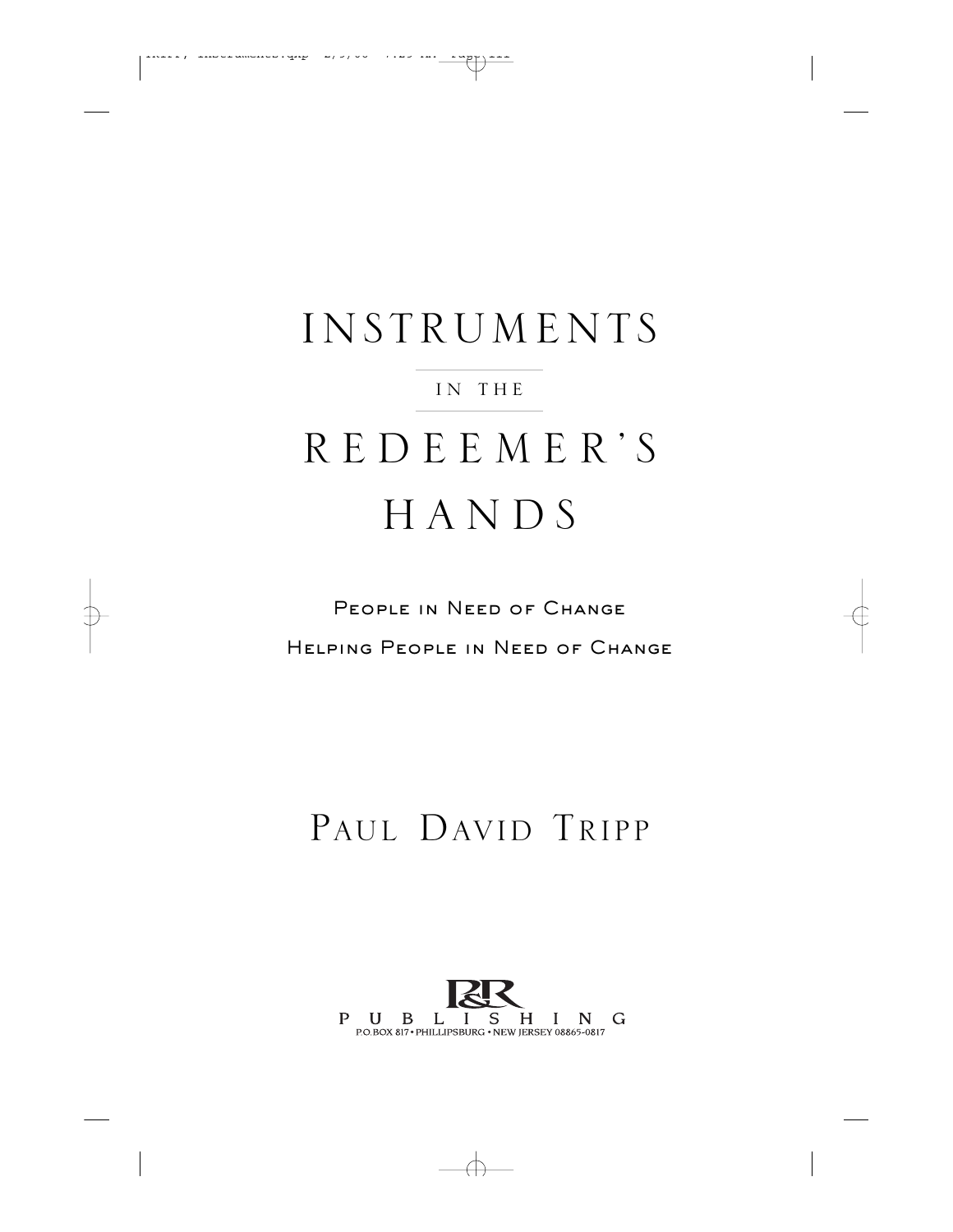© 2002 by Paul David Tripp

TRIPP, THERMING PAGE 2/9/06 7:29 PM Page 1

All rights reserved. No part of this book may be reproduced, stored in a retrieval system, or transmitted in any form or by any means—electronic, mechanical, photocopy, recording, or otherwise—except for brief quotations for the purpose of review or comment, without the prior permission of the publisher, P&R Publishing Company, P.O. Box 817, Phillipsburg, New Jersey 08865-0817.

Scripture quotations are from the HOLY BIBLE, NEW INTERNATIONAL VERSION®. NIV®. Copyright © 1973, 1978, 1984 by International Bible Society. Used by permission of Zondervan Publishing House. All rights reserved.

Homework assignments from appendix 5 may be photocopied under the following conditions: (1) you have purchased a copy of this book, (2) you use these photocopied assignments with your counselees, and (3) you charge no more than the cost of photocopying.

Italics in Scripture quotations indicate emphasis added.

Page design by Tobias Design Typesetting by Michelle Feaster

Printed in the United States of America

#### **Library of Congress Cataloging-in-Publication Data**

Tripp, Paul David, 1950–

Instruments in the Redeemer's hands : people in need of change helping people in need of change / Paul David Tripp. p. cm.—(Resources for changing lives) Includes bibliographical references and index. ISBN 0-87552-607-1 (pbk.) 1. Peer counseling in the church. I. Title. II. Series.

BV4409.T75 2002 253—dc21

2002028537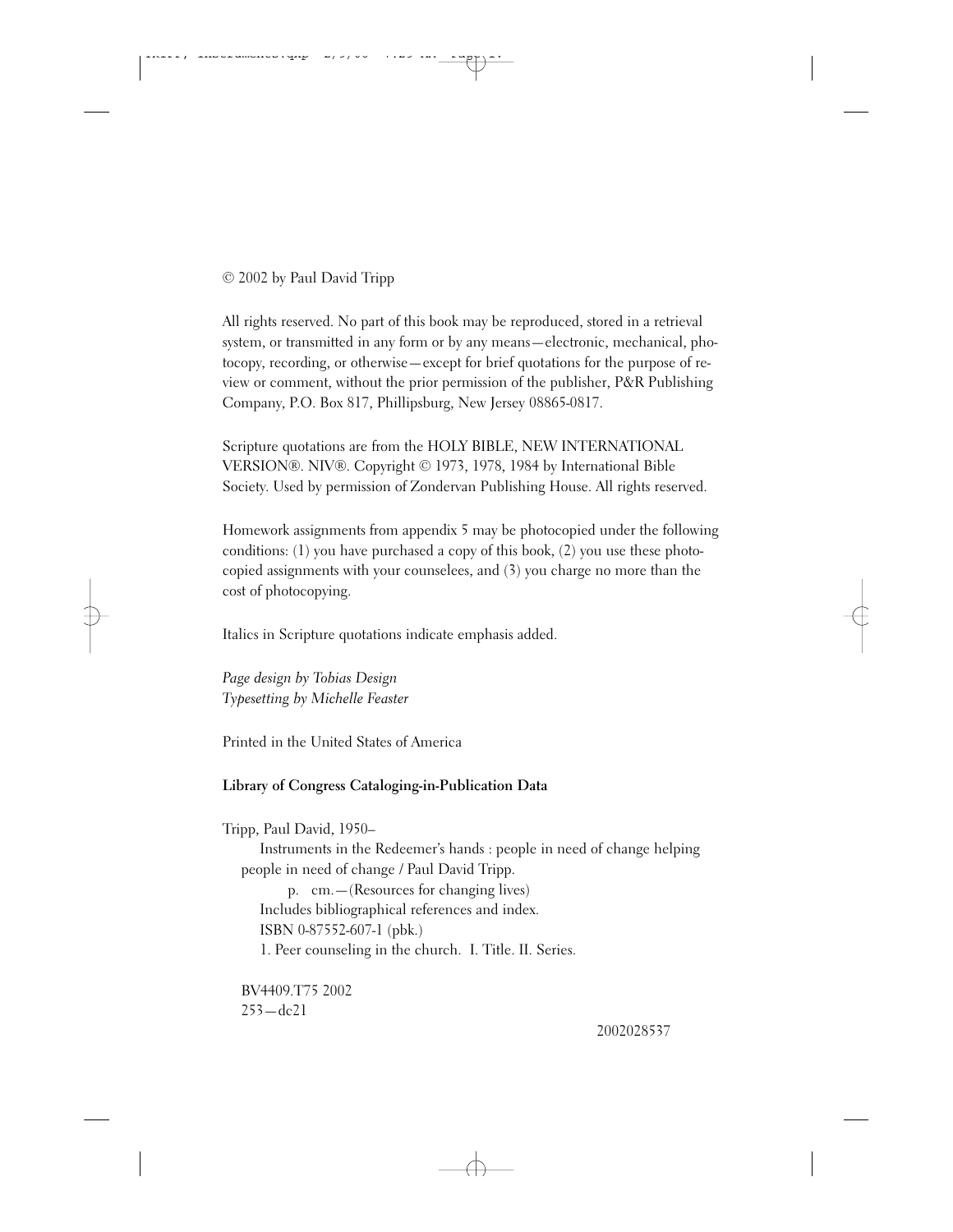### CONTENTS

TRIPP, Instruments.qxp 2/9/06 7:29 AM Page vii

| Illustrations                                           | $\overline{1}X$ |
|---------------------------------------------------------|-----------------|
| Preface                                                 | xi              |
| 1. The Best of News: A Reason to Get Up in the Morning  | 1               |
| 2. In the Hands of the Redeemer                         | 17              |
| 3. Do We Really Need Help?                              | 37              |
| 4. The Heart Is the Target                              | 57              |
| 5. Understanding Your Heart Struggle                    | 75              |
| 6. Following the Wonderful Counselor                    | 95              |
| 7. Building Relationships by Entering Their World       | 115             |
| 8. Building Relationships by Identifying with Suffering | 141             |
| 9. Getting to Know People                               | 161             |
| 10. Discovering Where Change Is Needed                  | 183             |
| 11. The Goals of Speaking the Truth in Love             | 199             |
| 12. The Process of Speaking the Truth in Love           | 221             |
| 13. Establishing Agenda and Clarifying Responsibility   | 239             |
| 14. Instilling Identity with Christ and                 |                 |
| Providing Accountability                                | 259             |
| Appendixes                                              |                 |
| 1. Opening Blind Eyes: Another Look at                  |                 |
| Data Gathering                                          | 277             |
| 2. What the Counselor Brings to the Process of          |                 |
| Data Gathering                                          | 288             |
| 3. Strategies for Data Gathering                        | 301             |
| 4. Doctrines that Drive Homework                        | 318             |
| 5. Homework and Four Phases of Counseling               | 329             |
| <b>Notes</b>                                            | 355             |
| <b>Index of Scripture</b>                               | 357             |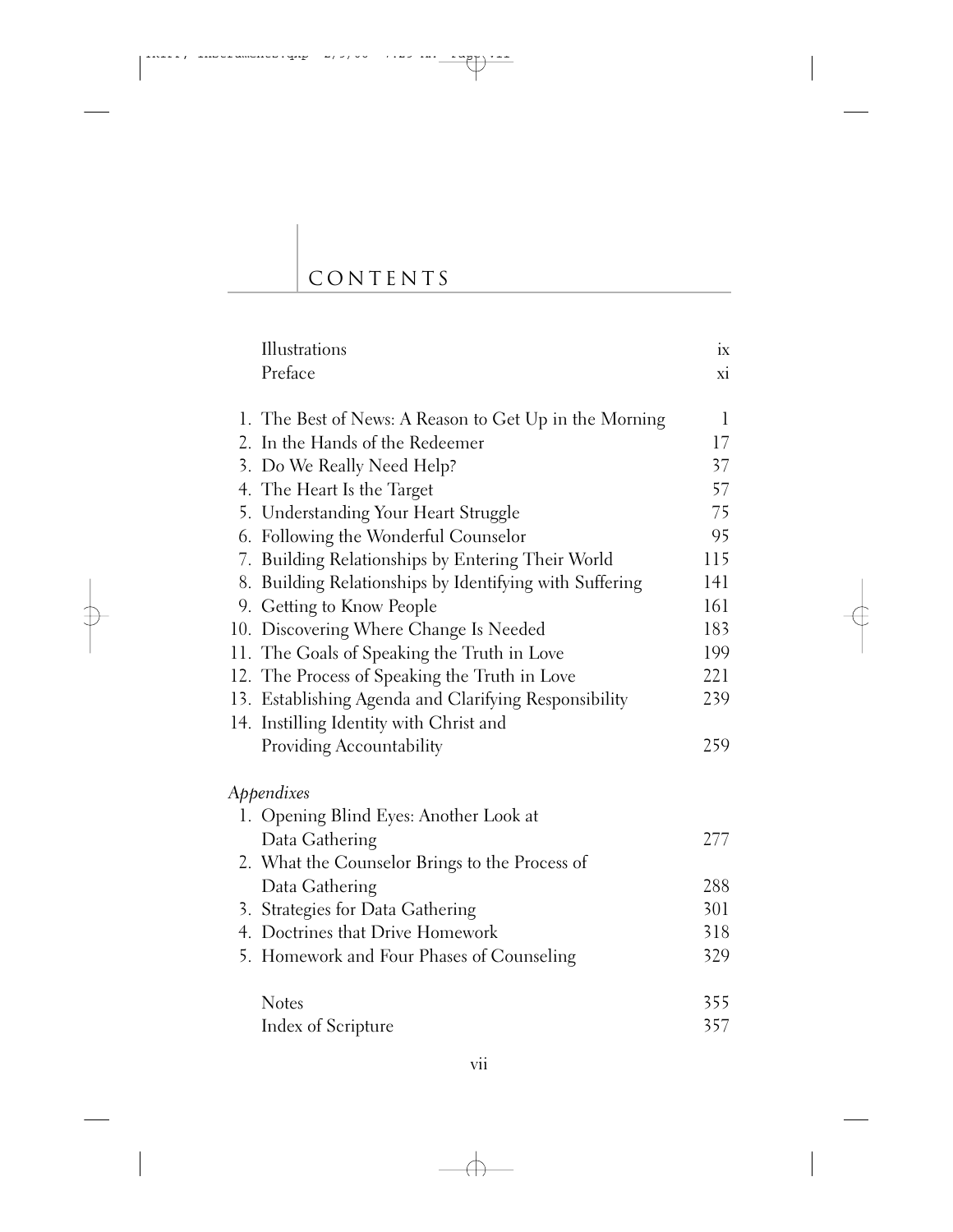### ILLUSTRATIONS

TRIPP, THE CHANGE CAPTER 2/9/06 7:29 THE Page / THE

| 6.1 | Serving as an instrument of change                      | 110 |
|-----|---------------------------------------------------------|-----|
| 7.1 | The Relational Foundation for Ministry:                 |     |
|     | Salvation as Our Model                                  | 121 |
|     | 7.2 The Four Elements of a Loving Ministry Relationship | 126 |
| 8.1 | Fellow Sufferers with Christ (Heb. 2:10–11)             | 149 |
|     | 10.1 Knowing a Person Biblically                        | 188 |
|     | 11.1 A Balanced Gospel Perspective                      | 218 |
|     | 13.1 Clarifying Responsibility                          | 250 |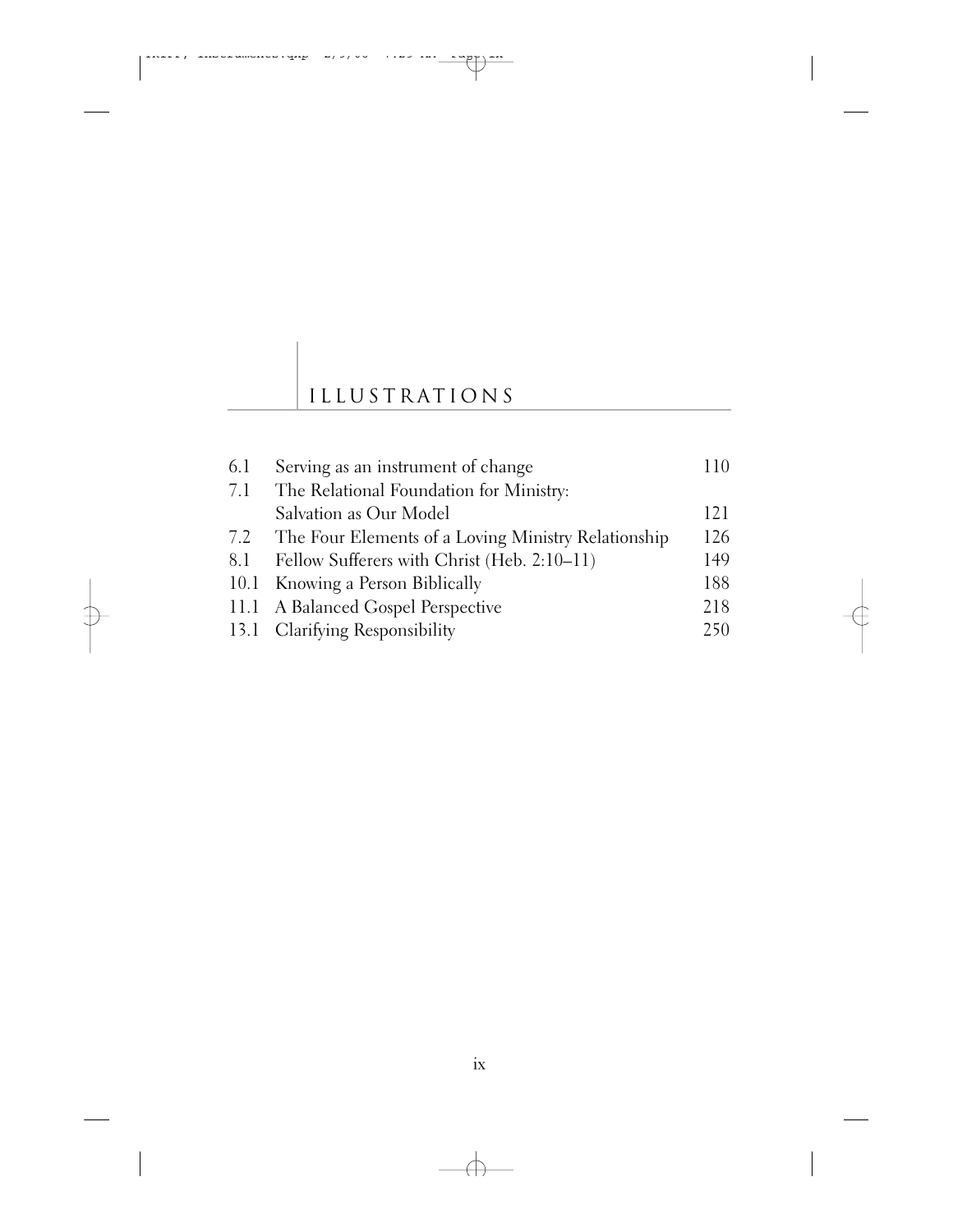#### Preface

TRIPP, THE CHANGE CHANGE 2/9/06 7:29 THE Page Xit

What God has ordained for his church is both wonderful and sobering. It is wonderful because he is a jealous and determined God. His work in his people will not fail, but will continue until it is completed. It is sobering because this work follows an "all of my people, all of the time" model.

Many of us would be relieved if God had placed our sanctification in the hands of trained and paid professionals, but that simply is not the biblical model. God's plan is that through the faithful ministry of every part, the whole body will grow to full maturity in Christ. The leaders of his church have been gifted, positioned, and appointed to train and mobilize the people of God for this "every person, everyday" ministry lifestyle.

The paradigm is simple: when God calls you to himself, he also calls you to be a servant, an instrument in his redeeming hands. All of his children are called into ministry, and each of them needs the daily intervention this ministry provides. If you followed the Lord for a thousand years, you would still need the ministry of the body of Christ as much as you did the day you first believed. This need will remain until our sanctification is complete in Glory.

That is what this book is about: how God uses people, who are themselves in need of change, as instruments of the same kind of change in others. This book's goal is not just that people's lives would be changed as they give help and receive it. The goal is to help change the church's very culture.

I am persuaded that the church today has many more consumers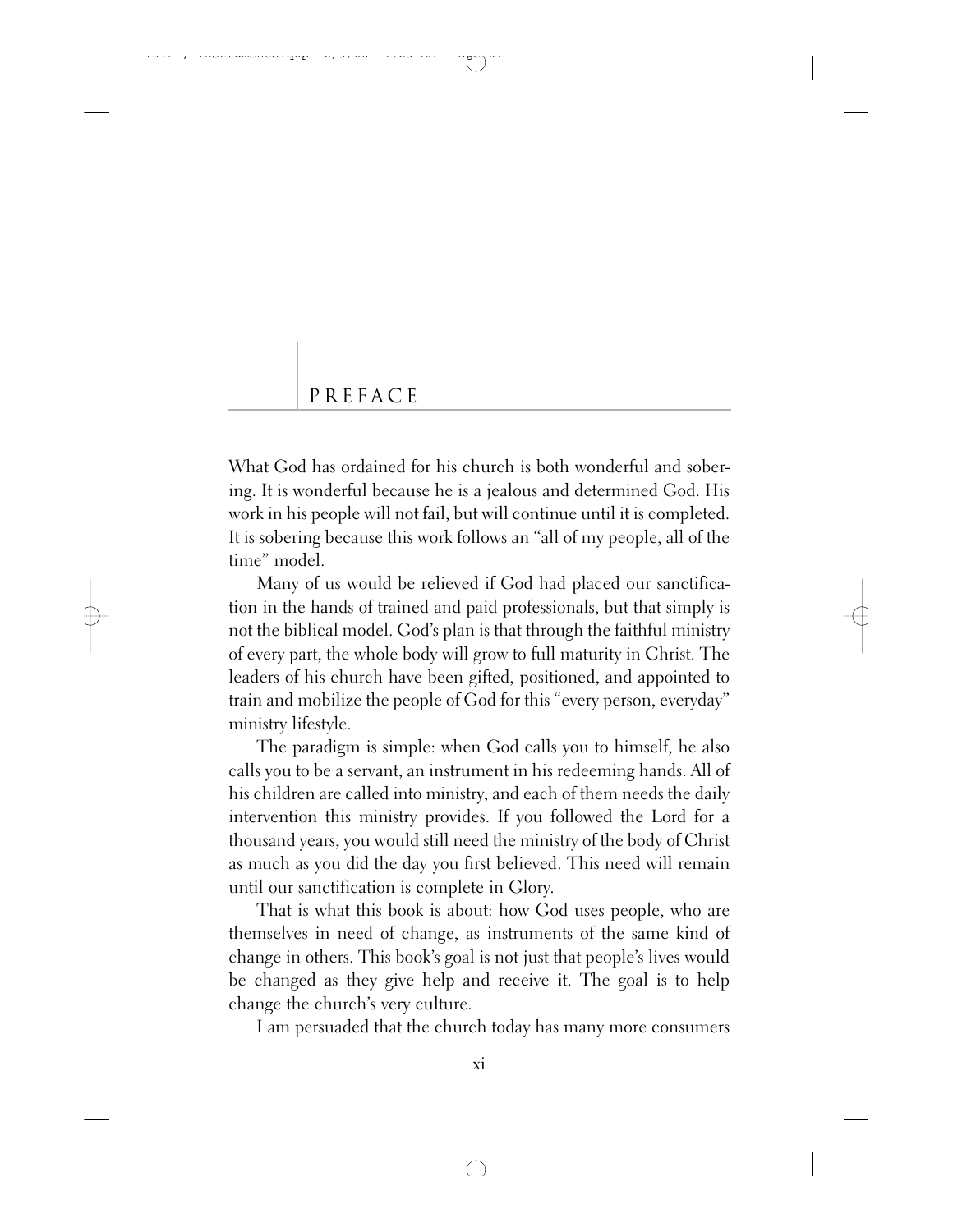than committed participants. Sure, Joe and Sheila may volunteer for a specific activity like VBS or a diaconal project, but this frequently falls woefully short of the "everyone, all the time" model of the New Testament. Our tendency toward ecclesiastical consumerism has seriously weakened the church. For most of us, church is merely an event we attend or an organization we belong to. We do not see it as a calling that shapes our entire life.

But consider this: we could never hire enough paid staff to meet the ministry needs of the average local church. The "passive body that pays the professionals" culture of the modern evangelical church must be forsaken for the ministry model God has so wisely ordained. To that end this book has been written.

As always when I come to the end of a project like this, I am aware of how privileged I am. To be released for six months from normal ministry responsibilities to focus on writing is an amazing gift. My thanks goes out to John Bettler, the faculty and staff of the Christian Counseling and Educational Foundation, and to all of God's people who have sacrificially given to make this work possible. I must extend my thanks as well to Sue Lutz. Sue, your editing ability is outstanding. Thank you for being willing to turn my thoughts into words that make sense, and thank you for being willing to give me the "bad news" when you are convinced it will make the book better.

Finally, as you read, some of you may wonder why this book doesn't have a chapter-by-chapter study guide. The reason is that this material has been developed as discipleship curriculum for local churches. The Instruments of Change curriculum contains twelve lessons with both leader's guide and student manuals available. Each lesson has a threefold focus: concepts you need to know, how those apply to you personally, and how they set an agenda for your relationships and ministry.

The *Instruments of Change* course is the first piece of the *Chang*ing Hearts, Changing Lives Curriculum. This curriculum will also include courses entitled, How People Change and Change and Your Relationships. The Changing Hearts, Changing Lives Curriculum is an expression of the Christian Counseling and Educational Founda-

TRIPP, Instruments.qxp 2/9/06 7:29 AM Page xii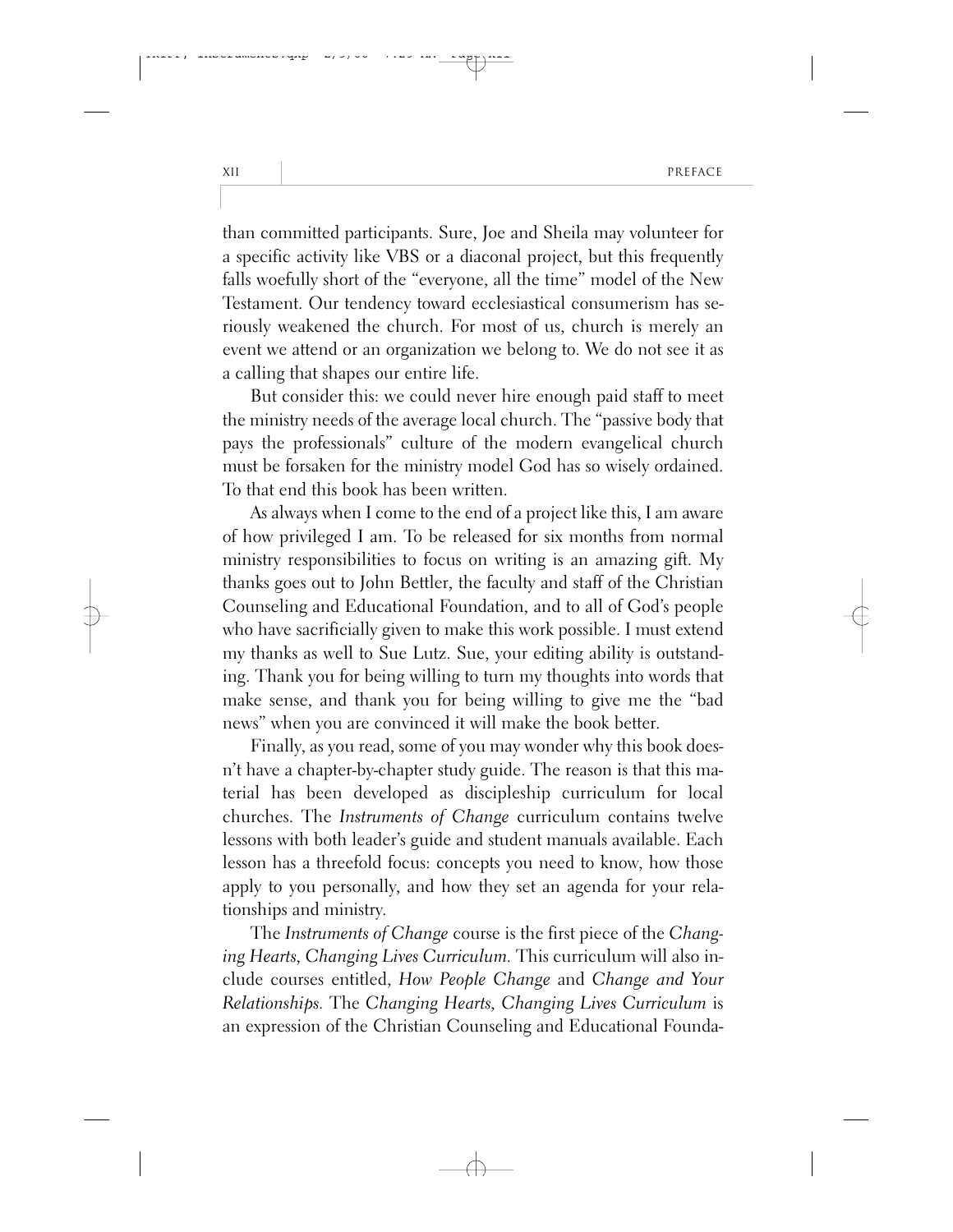TRIPP, Instruments.qxp 2/9/06 7:29 AM Page xiii

tion's commitment to do all it can to assist the local church to train, equip, and mobilize God's people for personal ministry.

If you would like to know more about the Instruments of Change curriculum or CCEF, you can log onto our website, www.ccef.org or call 215-884-7676.

I must thank my family. Luella, you are my helper and greatest supporter, but more than that you are my closest friend. I have benefited from your ministry day after day for over thirty years. Justin, Ethan, Nicole, and Darnay, thank you for being patient with a dad who is still learning how to live what he has been called to teach.

To you, the reader, may God richly bless you as you take up his call to be part of the most important thing happening in the universe: redemption.

Paul David Tripp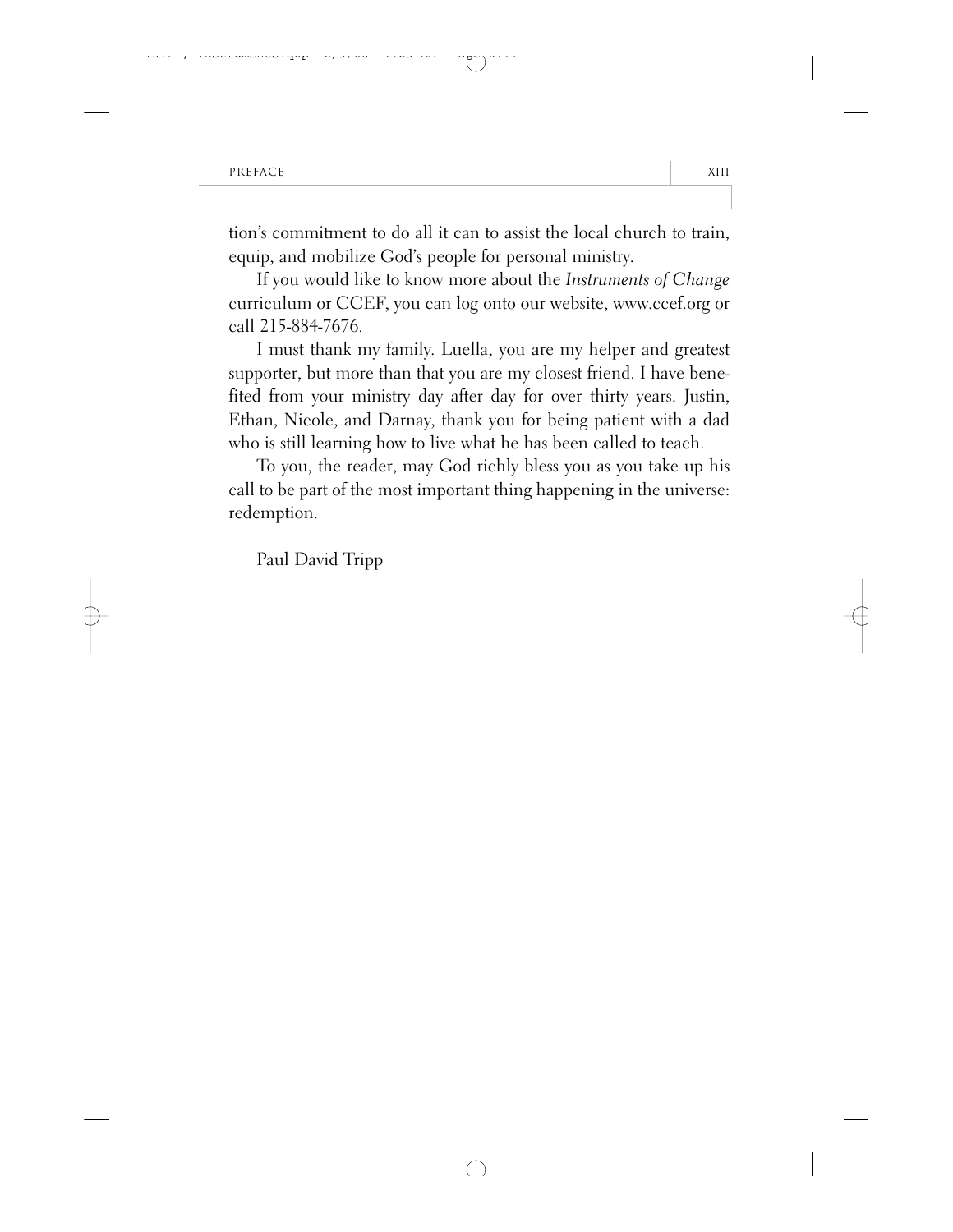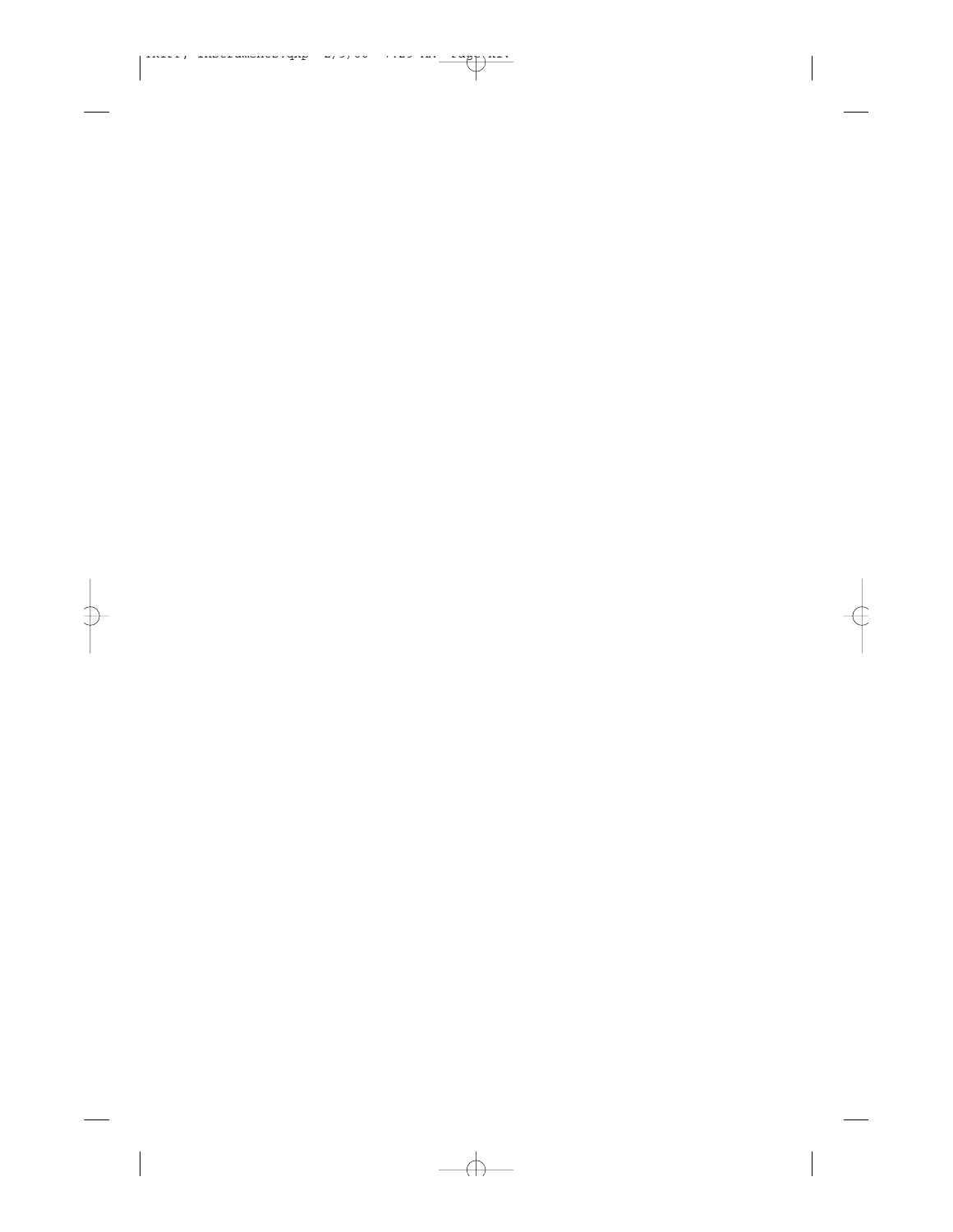#### The Best of News: A Reason to Get Up in the Morning 1

TRIPP, THORMAN PAGE 2/9/06 7:29 AM Page 1

What is the best news you can imagine? What is your "If only . . ." dream? Is it becoming a multi-millionaire and buying the house of your dreams? Perhaps it would be the job you have always wanted. Maybe your spouse would suddenly become the person you always hoped for, or your child would finally turn out all right, living responsibly and married to a wonderful person. What would be your best news?

Let's ask the question another way. What is your reason for getting up in the morning? What moves and motivates you through the day? What is so worthwhile that you are willing to give it your time, talents, and energy? What is so significant that you will build your whole life around it?

This book is about the best news a human being could ever receive. It is about something so significant that it makes everything we do worthwhile, even though we are just flawed people in a broken world. This news has nothing to do with fantasies, dreams, or unrealistic expectations. It is rooted in historical facts and present realities. It penetrates the harshest human situation with life-altering hope. It is the only thing really worth living for! It is the good news!

#### **To "Get" the News You Have to Understand the Story**

For a brief period of time when God created the world, perfect people walked through a perfect world in perfect union with God.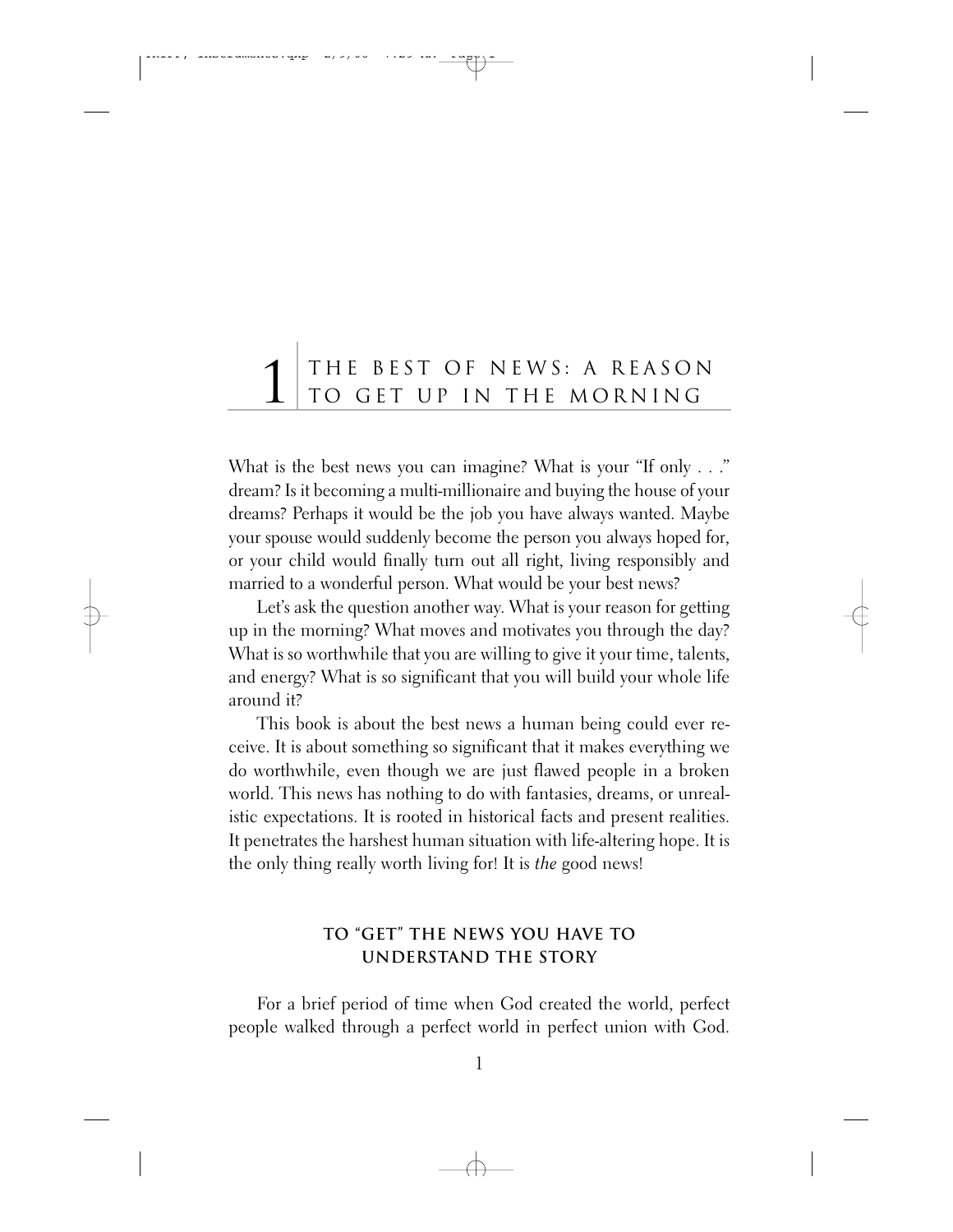The environment was lush and rich, with a menagerie of animals that inhabited the air, land, and sea. Every physical and spiritual need was fully met. There were no unfed stomachs or diseases to be feared. The gardens were free of weeds and thorns.

Man and woman, Adam and Eve, lived in perfect union with each other. There was no unhealthy competition, no power struggle, no vengeance or recrimination. There were no secret plots or harsh words, no fear, guilt, shame, or rebellion against authority. There was understanding, communication, and love.

There was no struggle with identity, anxiety, depression, or addiction. There was no painful personal history to overcome. There was no fear of what might happen next, no mixed motives, no struggle with inordinate desire. There was no temptation to sin.

With God, too, there was a perfect union. People loved, worshiped, and obeyed as they were created to do. In the cool of the day they actually walked with God in the Garden, enjoying perfect fellowship with their Maker. They were God's resident managers, placed there to govern what he had made, and they did their job well. God had no reason to confront them, and they had nothing to confess. All was right, day after day. Life was better than anything we can imagine from our sin-scarred vantage point.

But sadly, it didn't last long. In the most significant rebellious act ever committed, man and woman stepped outside of God's ordained plan. In a second it all came crashing down. All of the amazing beauty of that world was deeply and permanently scarred.

In an instant, fear, guilt, and shame became standard human experiences. People who once lived in perfect harmony now accused, deceived, and fought for control. Weeds and disease became daily concerns. People began to desire what was evil and do what was wrong. Rather than submit to God's authority, they lived as their own gods. The world that once sang the song of perfection now groaned under the weight of the Fall.

Sin altered every thought, desire, word, and deed. It created a world of double-mindedness and mixed motives, self-worship and selfabsorption. People desired to be served, but they hated serving. They

The Reserve Construction of the 2006 7:20 Page 2007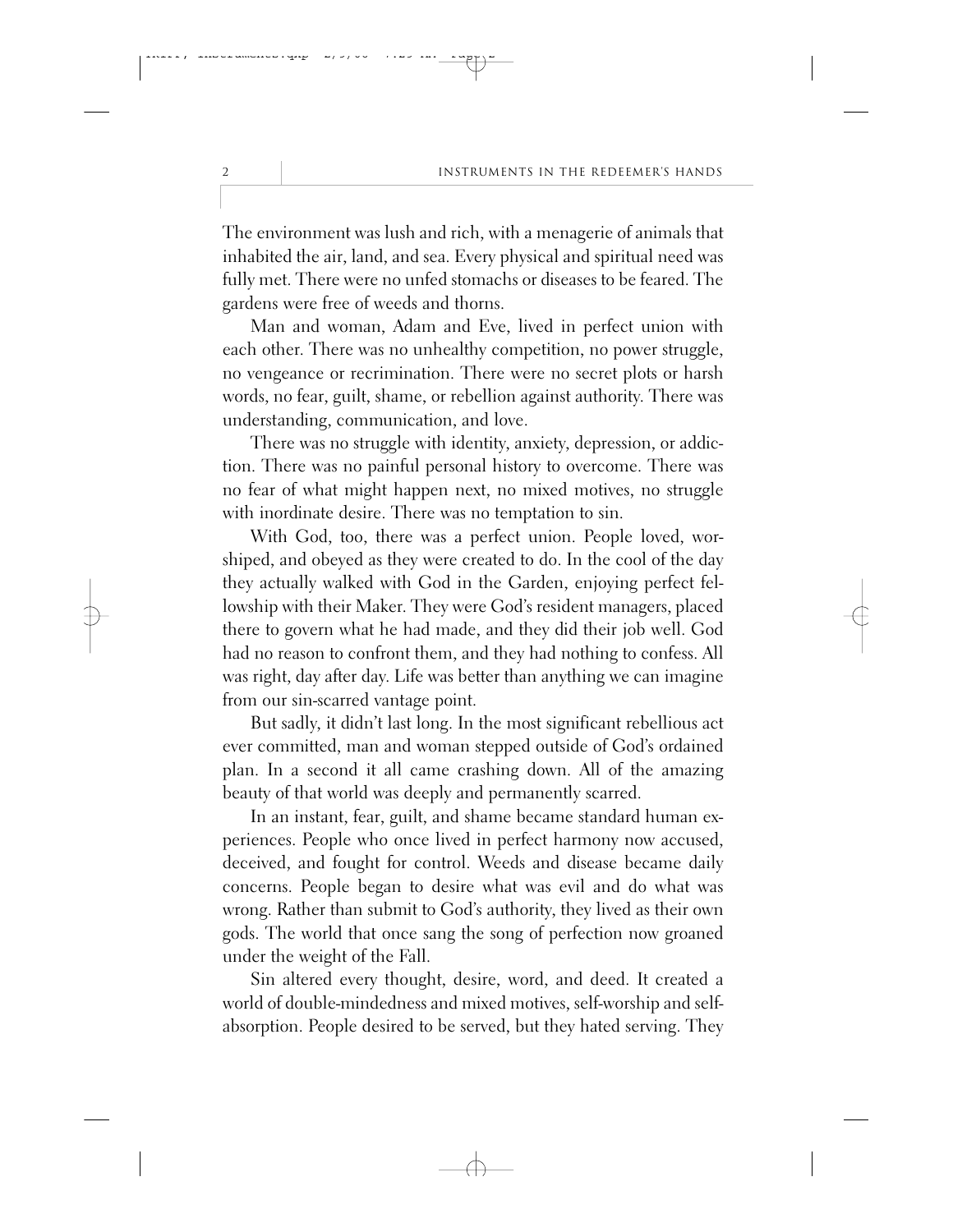TRIPP, THORMAN PAP, 2/9/06 7:29 AM Page 3

craved control and nurtured delusions of self-sufficiency. They forgot their Creator, but worshiped his creation. Rather than loving people and using things to express it, people loved things and used people to get them. Humanity's second generation even committed murder. They began to lie, cheat, hide, and deny. People suffered at the hands of others, from momentary thoughtlessness to unspeakable acts of physical and sexual abuse. For the first time, people wept from grief within and suffering without.

God now saw his world ravaged by sin. He was unwilling for it to stay this way, so he devised a plan. It would take thousands of years. It would mean harnessing the forces of nature and controlling the course of human history, but he could do it. From the moment of the Fall, for generation after generation, he controlled everything so that someday he could fix what had been so horribly damaged. Into this world, at just the right moment, he sent his one and only Son.

#### **Now for the Best of News**

The initial announcement of this good news is so brief that it would be easy to overlook. It comes at the beginning of the Gospel of Mark, just a few sentences in one little verse. Yet it was a fitting summary of Jesus' reason for coming.

Mark records Jesus' words this way: "The time has come. The kingdom of God is near. Repent and believe the good news!" (Mark 1:15). It is tempting to think that this is merely Jesus' way of introducing himself, but his announcement is more than that. It gives all of us who endure the harsh realities of the Fall the only valid reason to get up in the morning. It offers hope that is wonderfully practical and intensely personal.

The news begins with these words: "The time has come." Jesus is saying, "This is what God has been working on. All of history has been moving toward this one moment." God had not forgotten or lost interest in humanity. Since that horrible first fall into sin, he had been bringing the world to this day. What looked pointless and out of con-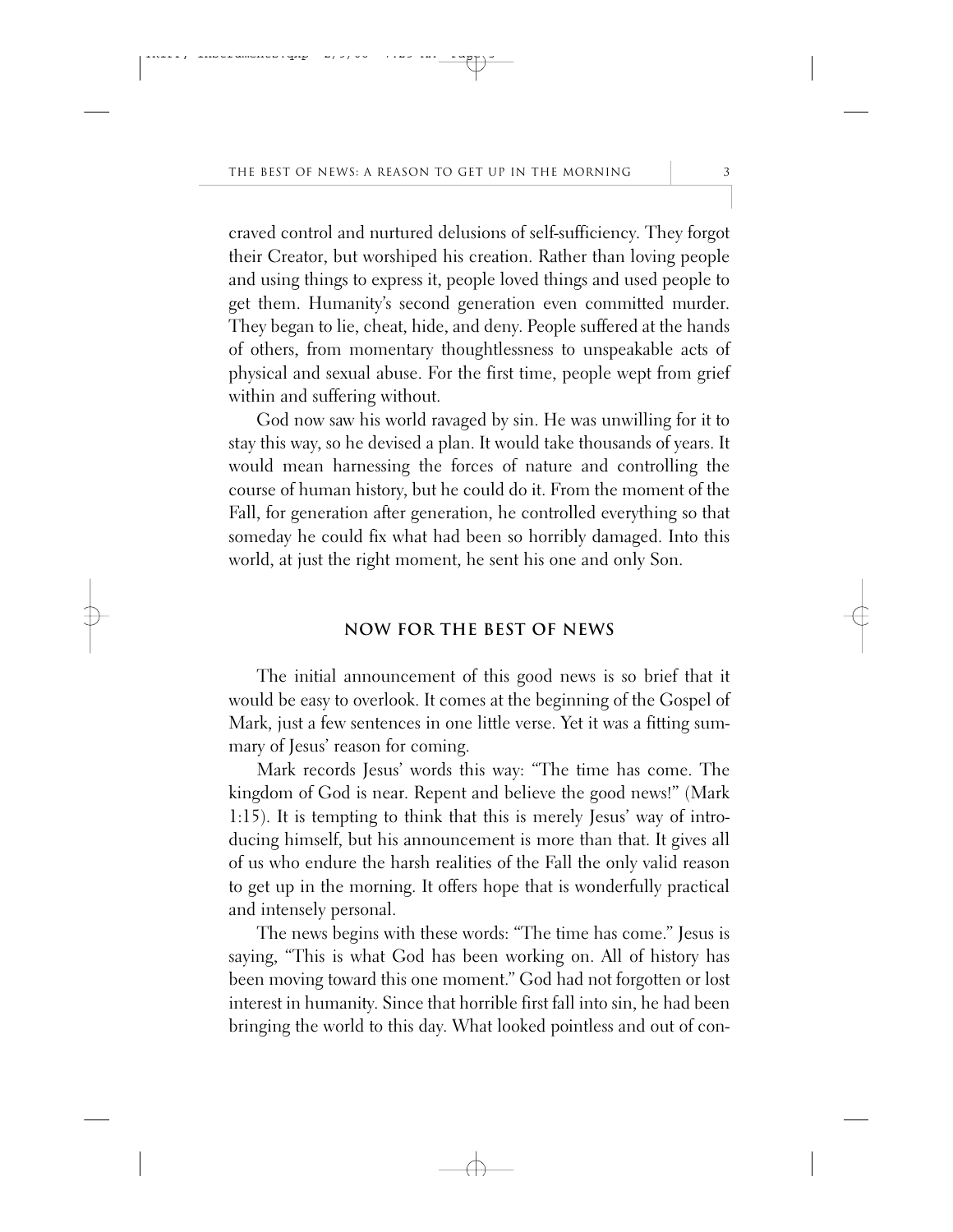trol was, in fact, the unfolding of God's wonderful story of redemption, which reached its crescendo with the coming of Christ.

Think about it: every good and bad thing that the Old Testament records had a purpose. All of the battles, journeys, trials, kingdoms, revelations, and miracles; all of the political and personal intrigue, were part of a careful plan to bring the world to this point. Long before the words in Mark were spoken, God had been telling his people that he would restore what was broken. But they rarely understood. Jesus begins his ministry by saying, "Do you understand what is finally taking place? This is the day spoken about by the prophets, when cloudy hope becomes a bright reality. The time has come!"

The question is, "The time has come for what?" Jesus is announcing the nearness of the kingdom of God. It is a quiet way of saying, "I am the King of Kings, and I have brought the power of my kingdom with me." Elsewhere Christ makes it clear that this kingdom is not a political, earthly rule. He calls it a "within you" kingdom (see Luke 17:20–21). God's redemptive solution would not come by political revolution or physical war. The primary battle would be fought and won in human hearts.

In our self-absorbed culture, we need to see the grandeur of this kingdom. We cannot shrink it to the size of our needs and desires. It takes us far beyond our personal situations and relationships. The King came not to make our agenda possible, but to draw us into something more amazing, glorious, and wonderful than we could ever imagine. Perhaps the best way to understand these grand purposes is to eavesdrop on eternity. In Revelation 19:6–8, the great multitude of the redeemed stands before the throne and, like the roar of rapids, exclaims:

"Hallelujah!

For our Lord God Almighty reigns. Let us rejoice and be glad and give him glory! For the wedding of the Lamb has come, and his bride has made herself ready.

TRIPP, THORMAN PAGE 2/9/06 7:29 AM Page 4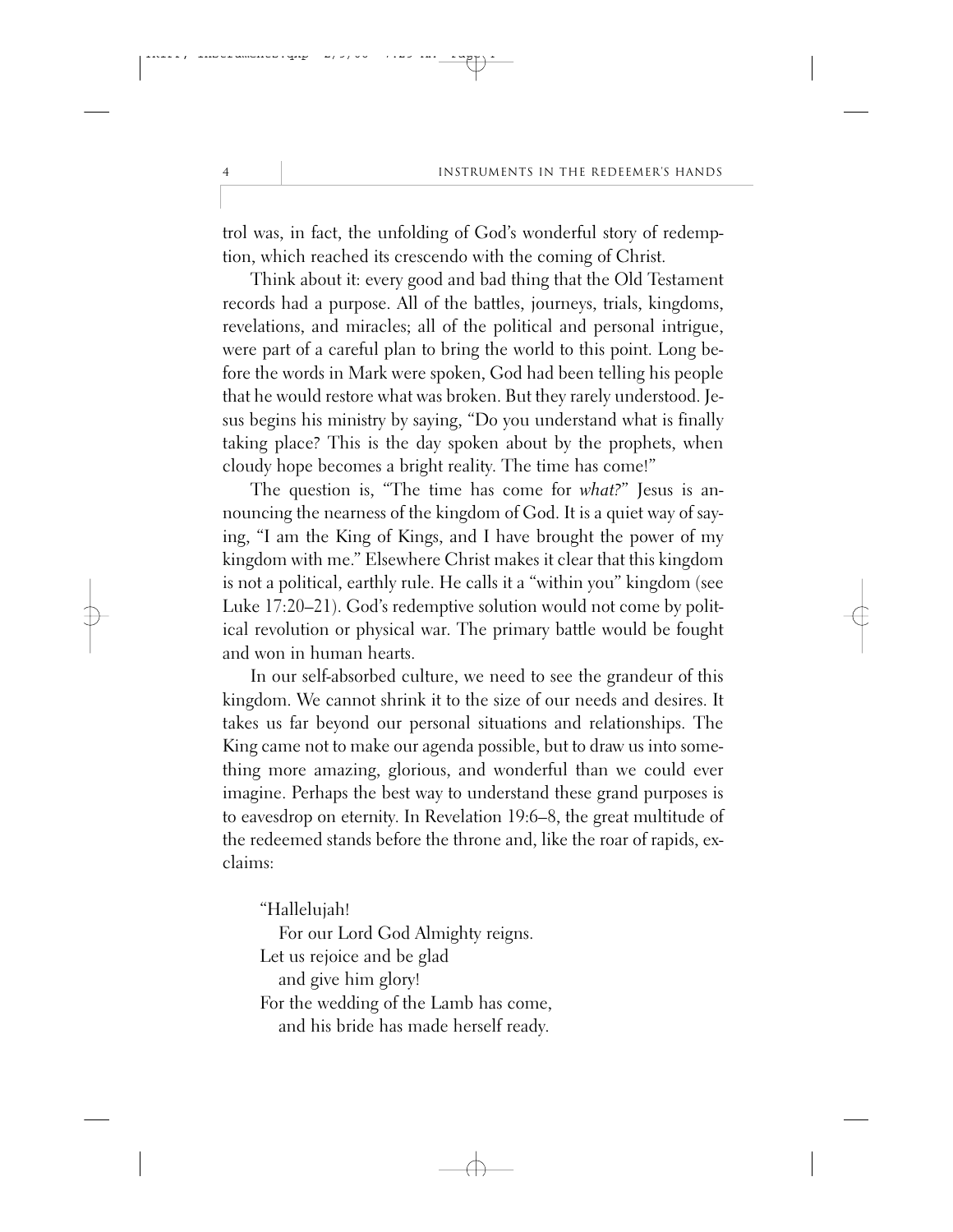#### Fine linen, bright and clean, was given her to wear."

TRIPP, THORMAN PAP, 2/9/06 7:29 AM Page 3

Think about what they are singing. It is not, "I got that job! My marriage was fantastic! I was surrounded by great friends and my kids turned out well." It is not, "I defeated depression and mastered my fears." Two things capture the hearts of the assembled throng. The first is that Christ has won the final victory. His will has been done, his plan accomplished, and he reigns without challenge forever. God has gathered a people who have a passion for his glory and find ultimate comfort in his rule. They are people who followed by faith and obeyed at great cost, who sacrificed and suffered, but with no hint of regret. They have found lasting satisfaction in the person and rule of the Redeemer.

The second glorious thing is that the ultimate celebration has finally come, the wedding of the Lamb. A thunderous shout goes out as the multitude realizes that they haven't just been invited to the wedding—*they* are the bride! They stand clothed in the finest of linen. All the scars and blemishes of sin are gone. All the rags of iniquity have disappeared. They are finally and forever clean. They stand before the Groom, pure and holy.

As we listen to eternity, we realize that the kingdom is about God radically changing people, but not in the self-absorbed sense our culture assumes. Christ came to break our allegiance to such an atrophied agenda and call us to the one goal worth living for. His kingdom is about the display of his glory and people who are holy. This is the change he came, lived, died, and rose to produce. This is the life and work he offers us in exchange for the temporary glories we would otherwise pursue. This kingdom agenda is intended to control our hearts and transform our lives.

Notice that Christ connects the good news to a call to repentance. The Bible defines repentance as a radical change of heart resulting in a radical change in the direction of one's life. It is only possible if there is power to change. How cruel it would be to call sin-paralyzed people to repent without giving them the power to do so! This is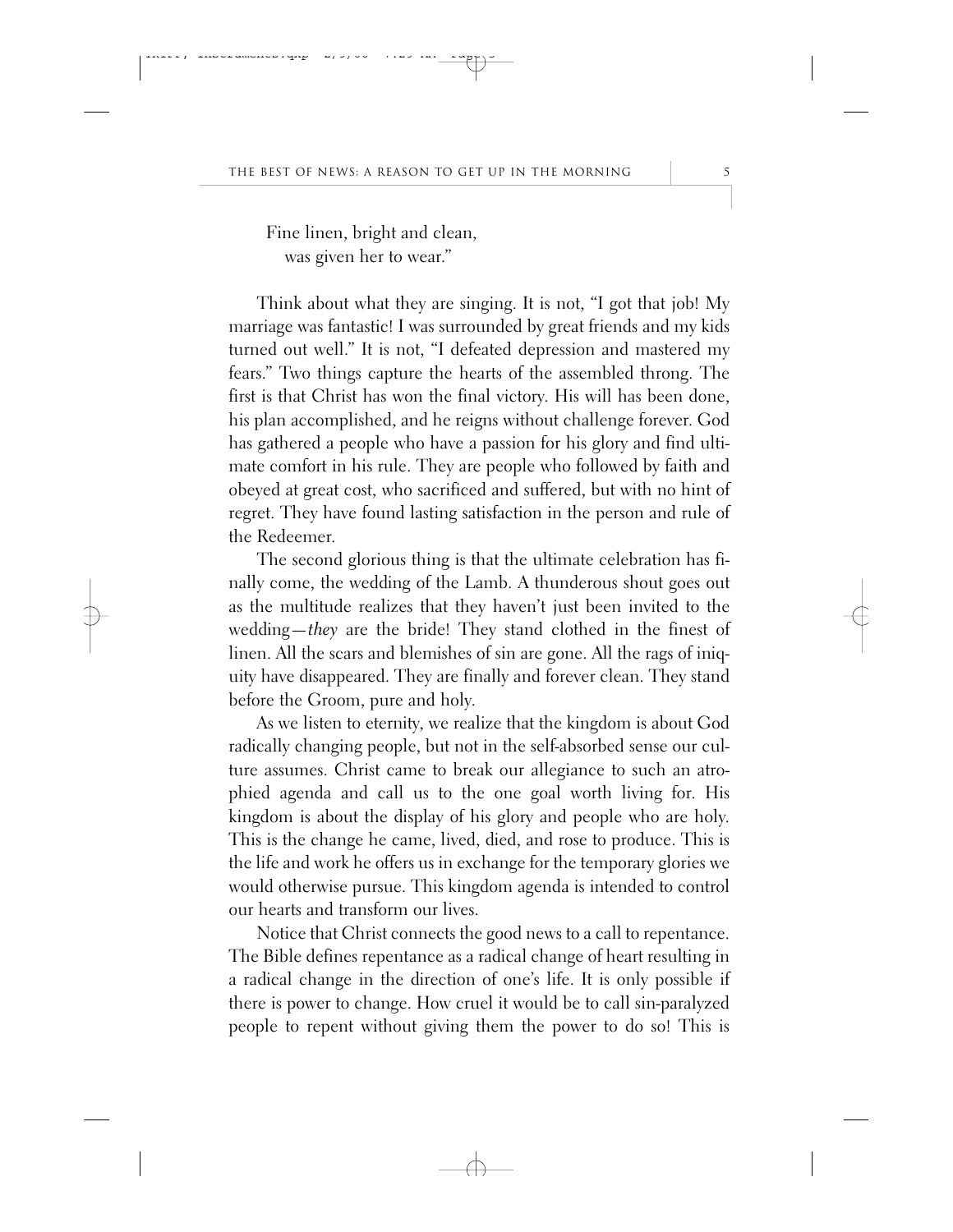where the message gets most exciting. Jesus is saying, "Because I have come, lasting heart change can take place." Yes, the world is terribly broken, but the King has come, bringing the power and glory of his kingdom with him!

Maybe you are gripped by a particular sin that you have never been able to defeat. Maybe you are part of a community that seems hopelessly divided. Maybe your own marriage has fallen far short of God's good plan. Maybe you are lugging around painful relics of your own history wherever you go. Perhaps you are tired of good intentions gone sour, broken promises, and shattered hopes and dreams. Our need for change is around us and inside us.

The sin that grips our hearts makes everything more difficult. It morphs love into selfish lust. It takes the God-ordained safety of home and makes it a place where the deepest human hurts can occur. It corrupts the workplace, robs government of its good, and even stains the church. And at the end of the day, it results in death.

You cannot escape sin because it dwells within you. All the things you learn get twisted by its power. You can't outsmart it or buy your way out of it. You can't move to escape it. This is why the coming of the King is the best of news.

Change is possible! You can stand amid the harshest realities of sin and have hope that will never disappoint you (Rom. 5:1–5). That marriage can change. That teenager can change. That church can change. That friendship can change. That bitterness can be put to death. That compulsion can be broken. That fear can be defeated. That stony heart can be made soft, and sweet words can come from a once-acid tongue. Loving service can come from a person who once was totally self-absorbed. People can have power without being corrupt. Homes can be places of safety, love, and healing. Change is possible because the King has come!

In all of this, God's ultimate goal is his own glory. Christ came to restore people to the purpose they were made for: to live every aspect of their lives in worshipful, obedient submission to him. He accomplishes this by breathing life into dead hearts so that we grasp our need for him. He lives sinlessly, keeping the law on our behalf. He

TRIPP, THOUR MANDS. QAP 2/9/06 7:29 AM Page 6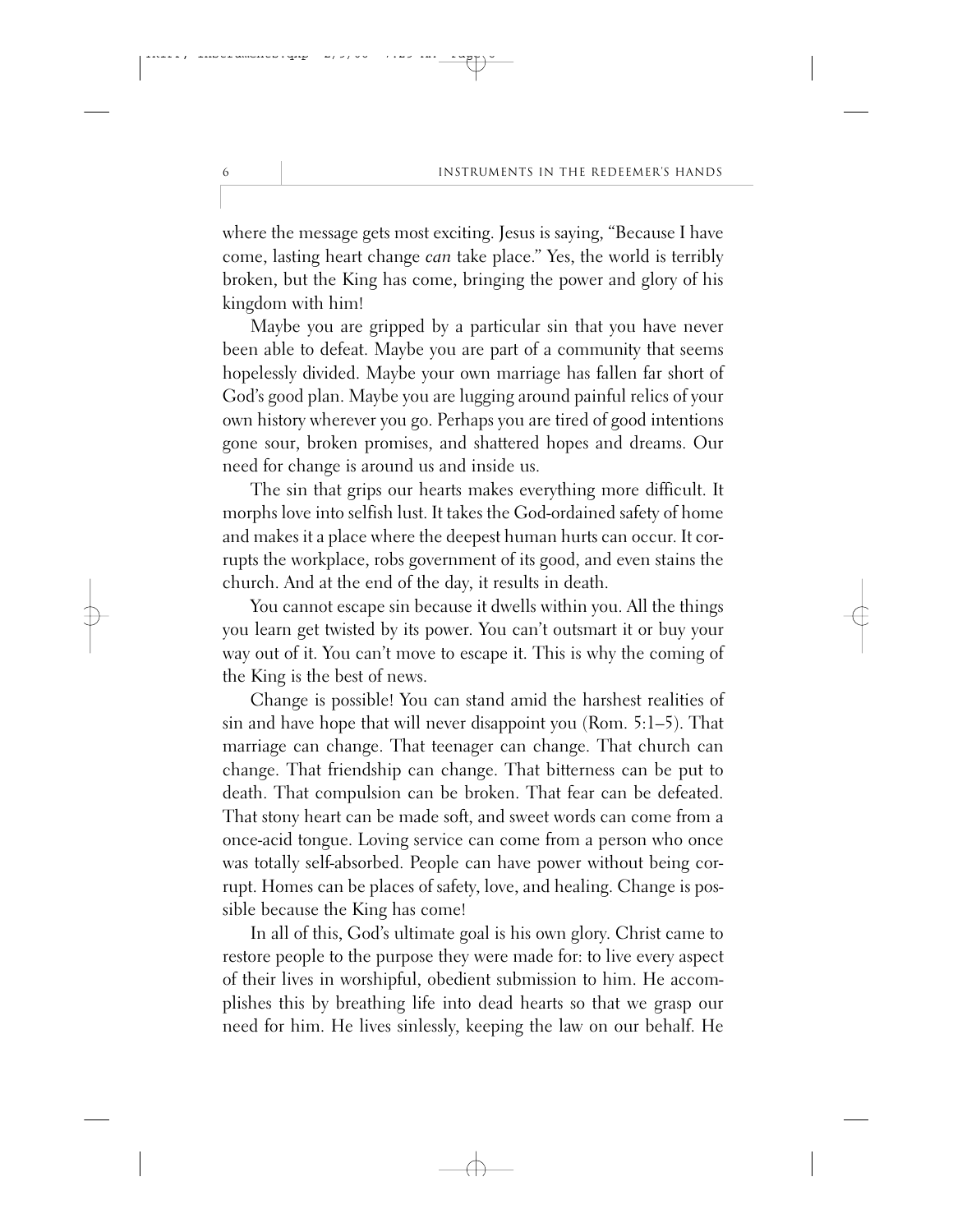TRIPP, THE CONSTRUCTION AND AM PAGE 7:29 THE PAGE 7

lays down his life as a penalty for sin, so that we can be fully forgiven. He adopts us into his family, giving us all the rights and privileges of his children. He daily conforms us to his own image. He enables us by his grace to do what is right. His Spirit lives inside us, convicting of sin, illumining truth, and giving us the power to obey. He places us in the body of Christ where we can learn and grow. He rules over every event for his glory and our good. He makes us the objects of his eternal, redemptive love.

The Bible calls this change redemption. We are not only changed, we are restored to God. This is what makes all other change possible.

#### **Our News Must Be the Good News**

When Jesus commissioned his disciples to minister in his name, this is the message he told them to proclaim. As we face our own struggles with sin and minister to people who seem trapped by things they cannot overcome, this must be our message too. We must faithfully proclaim, "Hope is only to be found in Jesus Christ, the King of Kings. In him, lasting, personal heart change is possible." Any other message encourages false hope.

People struggling with life in a fallen world often want explanations when what they really need is imagination. They want strategies, techniques, and principles because they simply want things to be better. But God offers much more. People need to look at their families, neighbors, friends, cities, jobs, history, and churches, and see the kingdom. They need imagination—the ability to see what is real but unseen. This is what Paul fixed his gaze on (2 Cor. 4). They need to look at a city and see the glorious company of the redeemed being gathered, amidst a brutal spiritual battle, to live in union with God. They need to look at their children and see a Redeemer pursuing their hearts for his own. They need to scan history and see God accomplishing his purpose. People need to see the shining hope of human existence: people can know, love, and serve God. They can commune with him forever and form a community of love that is pos-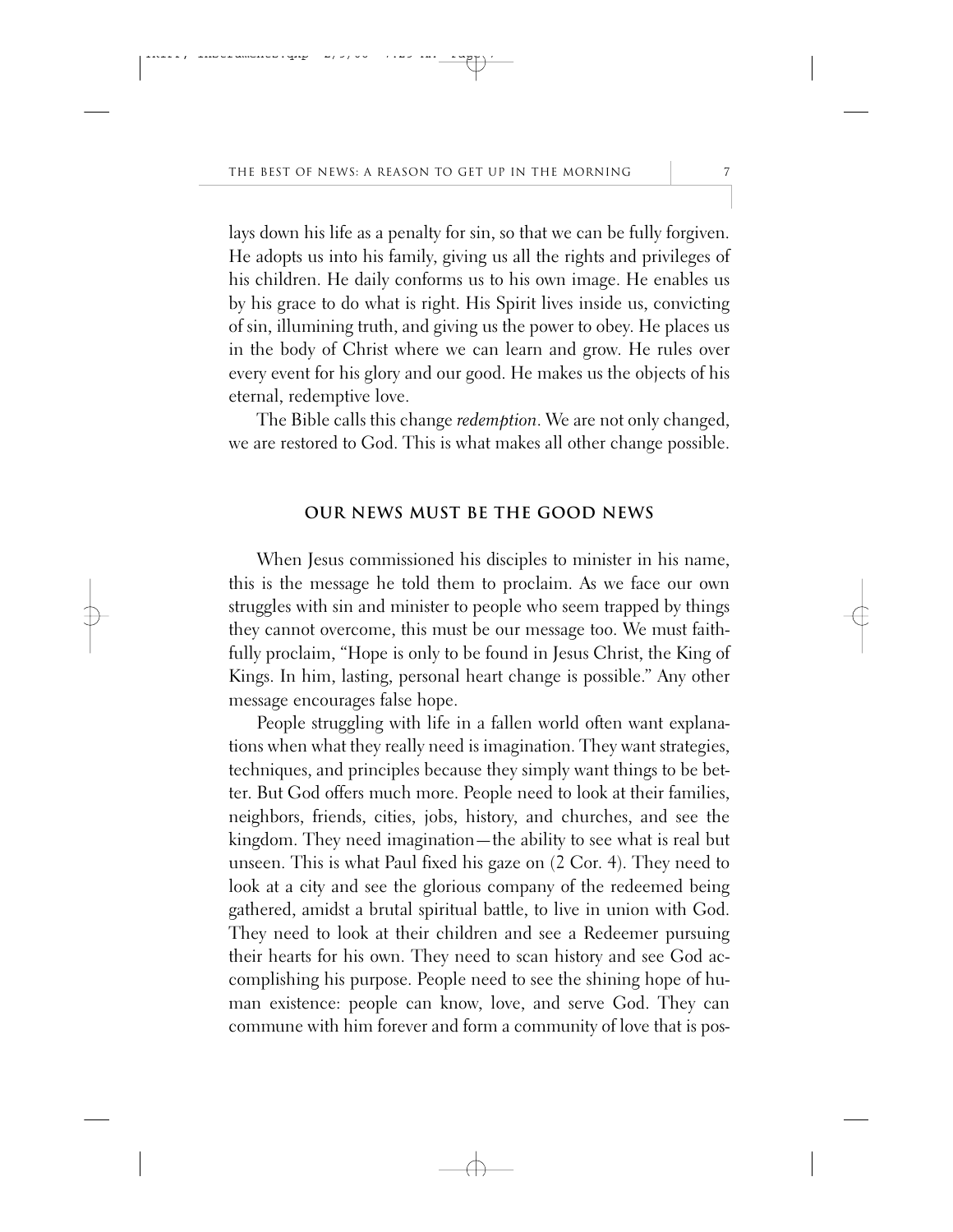sible no other way. All of this is possible because the King has placed his love and grace on them.

As sinners, we have a natural bent to turn away from the Creator to serve the creation. We turn away from hope in a Person to hope in systems, ideas, people, or possessions. Real Hope stares us in the face, but we do not see him. Instead, we dig into the mound of human ideas to extract a tiny shard of insight. We tell ourselves that we have finally found the key, the thing that will make a difference. We act on the insight and embrace the delusion of lasting personal change. But before long, disappointment returns. The change was temporary and cosmetic, failing to penetrate the heart of the problem. So, we go back to the mound again, determined this time to dig in the right place. Eureka! We find another shard of insight, seemingly more profound than before. We take it home, study it, and put it into practice. But we always end up in the same place.

The good news confronts us with the reality that heart-changing help will never be found in the mound. It will only be found in the Man, Christ Jesus. We must not offer people a system of redemption, a set of insights and principles. We offer people a Redeemer. In his power, we find the hope and help we need to defeat the most powerful enemies. Hope rests in the grace of the Redeemer, the only real means of lasting change.

This is what separates believers from our culture's psychology. Because it has fundamentally turned its back on the Lord, the world can only offer people some kind of system. It reduces hope to a set of observations, a collection of insights, or steps in a process. We, on the other hand, meet people as they desperately dig and lovingly ask for their shovels. We gently turn them away from the mound, and joyfully turn them to the Man, Jesus Christ. This is the essence of personal ministry.

But our inclination to replace the King with a thing does not die easily. It rears its ugly head even when we search for answers in Scripture. We approach the Bible with a "where can I find a verse on \_\_\_\_\_\_" mentality. We forget that the only hope the principles offer rests on the Person, Jesus Christ. And we forget that the Bible is not

TRIPP, THOUR MANDS. QAP 2/9/06 7:29 AM Page 8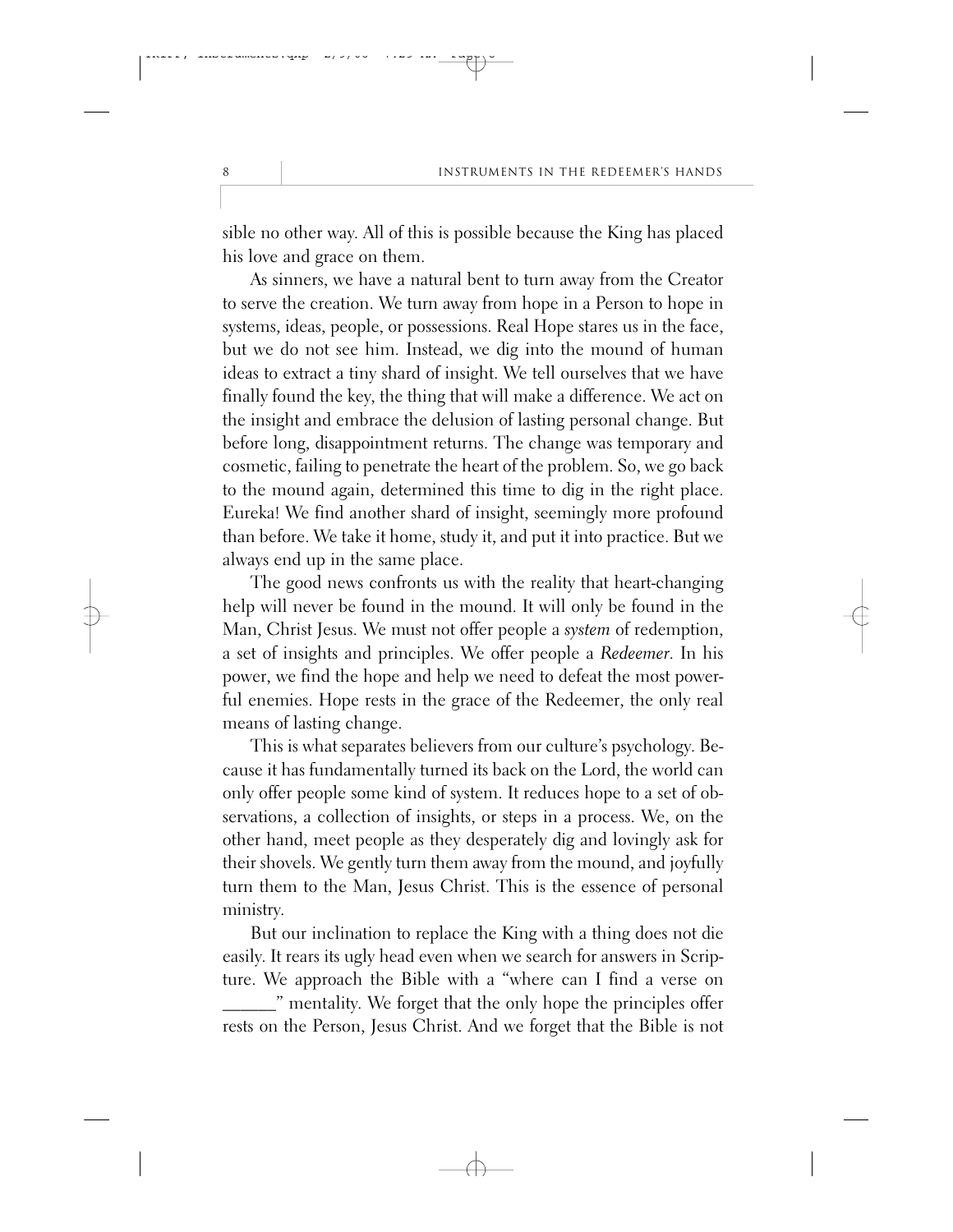TRIPP, THORMAN PAGE 2/9/06 7:29 AM Page 9

an encyclopedia, but a story of God's plan to rescue hopeless and helpless humanity. It's a story about people who are rescued from their own self-sufficiency and wisdom and transported to a kingdom where Jesus is central and true hope is alive.<sup>1</sup>

We cannot treat the Bible as a collection of therapeutic insights. To do so distorts its message and will not lead to lasting change. If a system could give us what we need, Jesus would never have come. But he came because what was wrong with us could not be fixed any other way. He is the only answer, so we must never offer a message that is less than the good news. We don't offer people a system; we point them to a Redeemer. He is hope.

#### **Why Hope Rests on a Person**

If you are going to help someone, you need to know what is wrong and how it can be fixed. You go to your auto mechanic because he can determine why your car is malfunctioning and get it running again. Any trustworthy perspective on personal change must do the same. It must correctly diagnose what is wrong with people and what is necessary for them to change.

This is where our culture gets it completely wrong. In rejecting a biblical view of people, the world eliminates any hope of answering the "what is wrong?" question accurately. And if it wrongly answers this question, how can it possibly provide a proper solution?

Why do people do the things they do? Is my problem fundamentally an informational one? Will a well-researched, logical set of insights provide the solution? Or is my problem fundamentally experiential? Will dealing with my past solve my problem? Is my problem fundamentally biological? Will helping me achieve chemical balance solve my problem? Or is there something beneath all these things that is more deeply wrong with me? Scripture's answer to this last question is a clear, resounding, "Yes!"

Scripture would agree that my problem is informational, in that I don't know what I need to know. It also affirms the impact of our ex-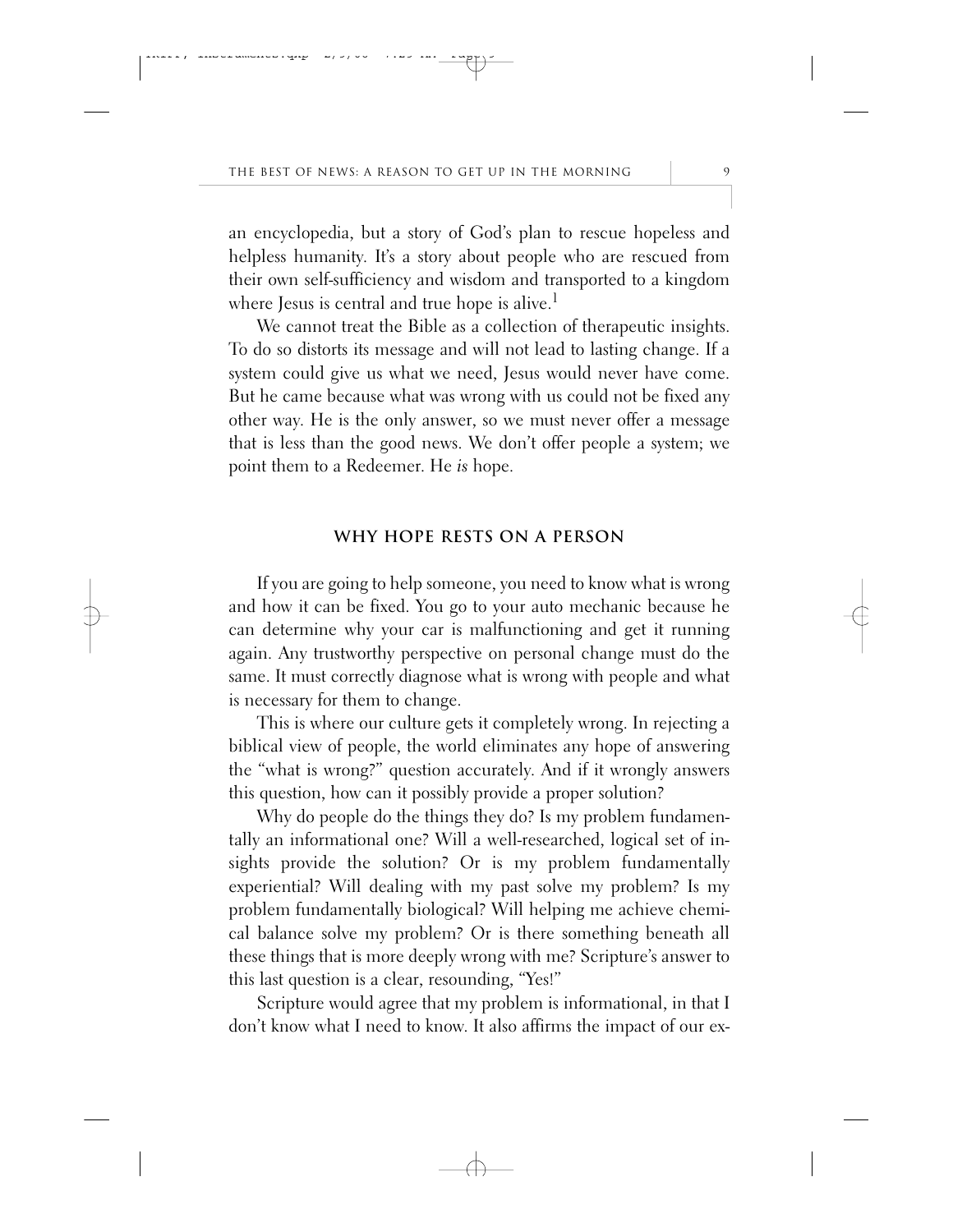periences, though it maintains that our core problem precedes our experience and goes deeper. The Bible also acknowledges the complex interaction between our physical and spiritual natures, but it never locates our core problem in our biology. In this way, the Bible is radical compared to our culture.

The Bible says that our core problem, the fundamental reason we do what we do, is sin. What is being said here? Scripture is defining sin as a condition that results in behavior. We all are sinners, and because of this, we all do sinful things. This is why I said that our core problem precedes our experience. David captures it well in Psalm 51: "Surely I was sinful at birth, sinful from the time my mother conceived me" (v. 5). David is saying, "I was born with a fundamental problem. I had it long before my first experience. Something is wrong with my inner self that fundamentally affects the way I operate as a human being." This has thunderous implications. Because sin is my nature as a human being, it is inescapable. It marks everything I think, say, and do. It will guide my cravings, my response to authority, and my decision making. It will alter my values, direct my hopes and dreams, and shape every interpretation I make.

If you are going to deal with your own difficulties or assist others who want to deal with theirs, you must correct wrong thinking. Yes, you must deal with the suffering of the past and ways the body isn't properly functioning, but you must do more. You must help them conquer the sin that distorts all these experiences. Consider two examples.

Pamela came from a very abusive home. The worst time of day was when her dad got home from work. Pamela would try to be out of the house or safely hidden in her room in order to stay out of harm's way. These were powerfully influential experiences. We should weep with Pamela, and we should be angry at the wrongs done against her. But we should do more.

As you examine Pamela's current struggles, you realize that her problem is not just her experience, but how she has dealt with it. Pamela is extremely controlling, so she is hard to work with or befriend. She is constantly arguing, always demanding to be affirmed as

TRIPP, THE CHANGE CAPTER 2/9/06 7:29 THE PAGE 11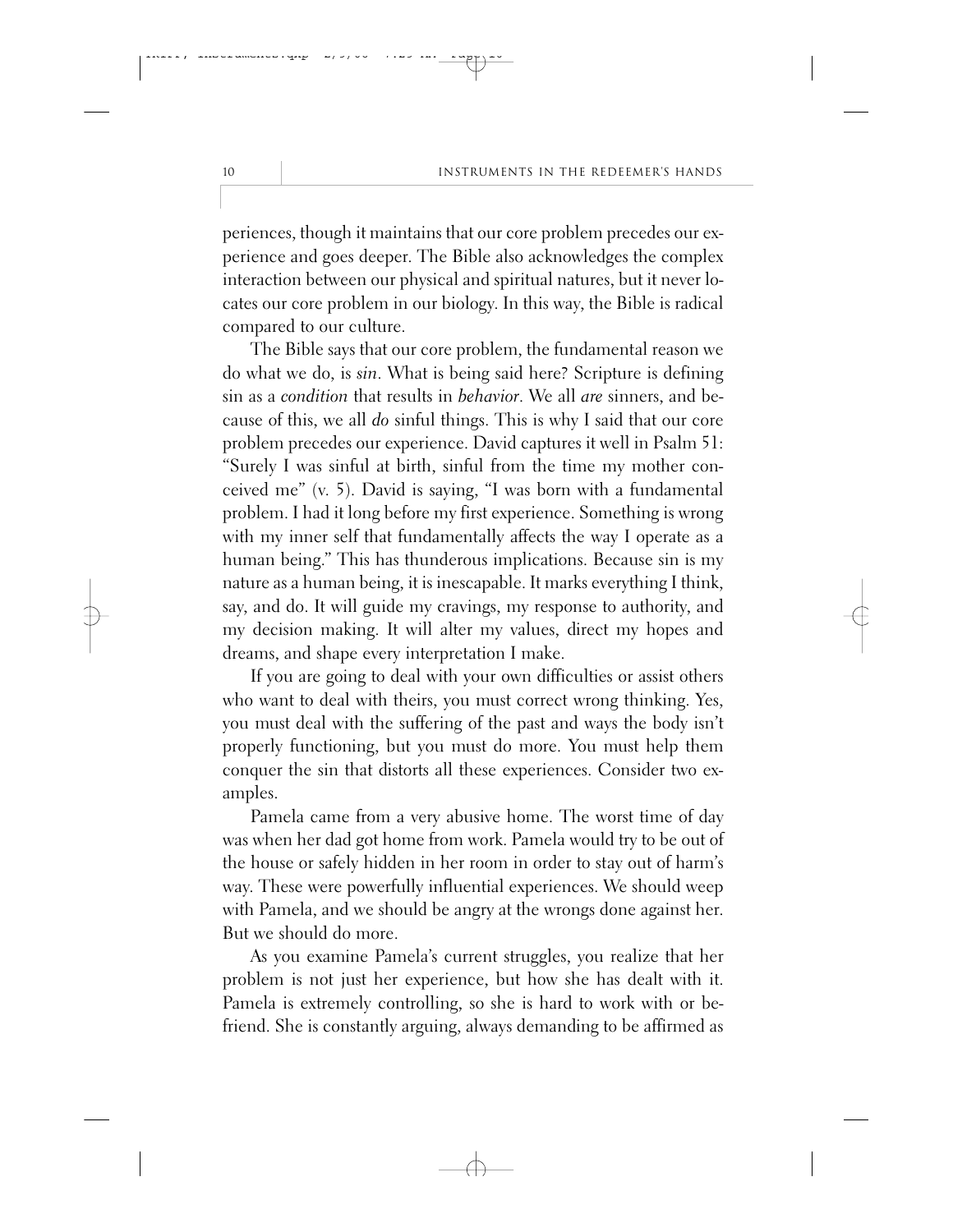TRIPP, THERMINICHT AND PROVIDE THE LABE 11

right. She is obsessed with what people think of her, which shapes every interaction she has with others. Her personal mantra is "What's in it for me?" She is critical and judgmental, seldom giving anyone the benefit of the doubt.

But when Pamela talks with you, she portrays herself as one who suffers deeply. She talks of feeling constantly rejected and alone. She is mystified that people find her intimidating. She feels like no one respects her opinion.

What is going on with Pamela? Are all her present issues the result of her past? It is clearly more than that. Pamela is not only struggling with the horrors of her past, but with how she has dealt with them. This is where Scripture always leads us. If sin is part of our nature, we will always be dealing not only with our history, but with how sin distorts the way we handle it. Help will only come as we deal with our past *and* own our sin. This is essential because *sinners tend to re*spond sinfully to being sinned against.

This is why the only hope for Pamela (and for us) is a Redeemer. We cannot step out of our sinfulness. We need more than love and encouragement, information and insight. We need rescue. Anything less will not address what is really wrong with us.

Consider a second person, Jack. Jack's dad was an active elder in their church, and his mom was committed to ministry. He was raised in a fine Christian home where family worship was a daily, shared experience. Jack's dad worked hard and was very successful. His parents had a solid relationship and communicated fairly well with their children. Jack went to a Christian school, and his parents could afford to send him to a fine college. Yet all is not well with Jack.

By the time you talk to Jack, he has had a string of short-term jobs and been married twice. He is palpably angry. Jack complains that he lives in a world of jerks who have no time to listen to someone who knows what he's doing. He says he has lost his jobs because his bosses were intimidated by the fact that he knew more about their businesses than they did. He views his ex-wives as emotionally weak, unable to live with someone who was confident and had his "act together."

Is Jack's present life influenced by his family of origin? Of course!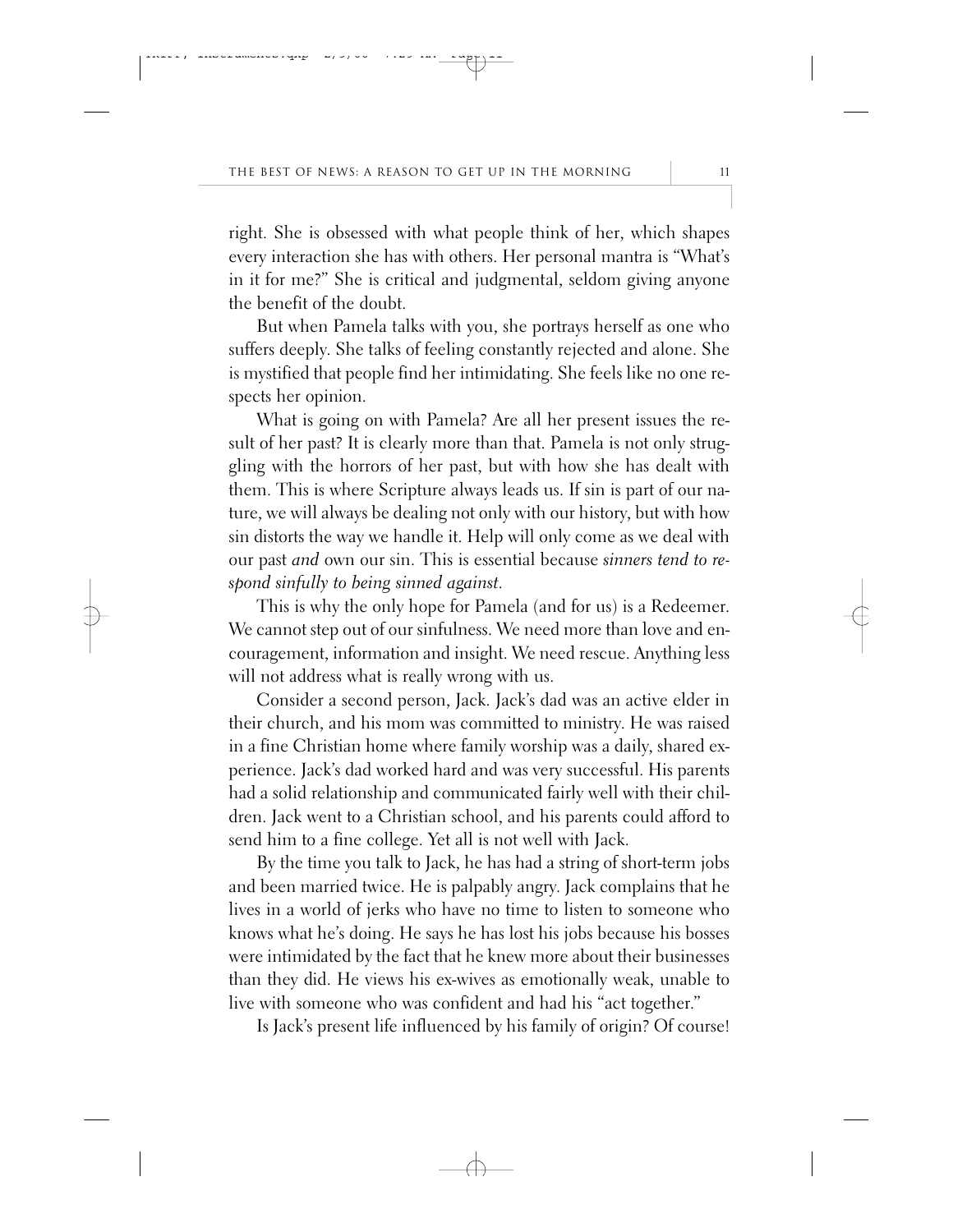But once again, there is more going on. Jack is fundamentally struggling with *Jack*. Sin not only causes me to respond sinfully to suffering, it causes me to respond sinfully to blessing. The smart kid teases the dumb kid. The athlete makes fun of the kid with two left feet. Something is so wrong inside us that we can't even handle blessing properly.

Jack needs more than insight. He needs to be rescued from himself, and for this he needs a Redeemer. This is why we cannot simply offer people a system or give advice on how to deal with their past. We must point them to a powerful and present Redeemer. He is our only hope. He has conquered sin on our behalf! He willingly offers us his heart-transforming, life-altering grace!

This is why Paul writes so pointedly in Colossians 2:8, "See to it that no one takes you captive through hollow and deceptive philosophy, which depends on human tradition and the basic principles of this world and not on Christ." The world's philosophy is deceptive because it cannot deliver what it promises. It may be well researched and logically presented, but it is not centered on Christ. Because sin (the condition) is what is wrong, true hope and help can only be found in him. Any other answer will prove hollow.

#### **What Sin Does to Us**

Sin is the ultimate disease, the grand psychosis. You cannot escape it or defeat it on your own. Look around and you will see its mark everywhere. Sin complicates what is already complicated. Life in a fallen world is more arduous than God ever intended, yet our sin makes it worse. We deal with much more than suffering, disease, disappointment, and death. Our deepest problem is not experiential, biological, or relational; it is moral, and it alters everything. It distorts our identity, alters our perspective, derails our behavior, and kidnaps our hope. As Moses noted when he described human culture before the flood, "The LORD saw how great man's wickedness on the earth had become, and that every inclination of the thoughts of his heart

TRIPP, THE CHANGE CAPTER 2/9/06 7:29 THE Page 12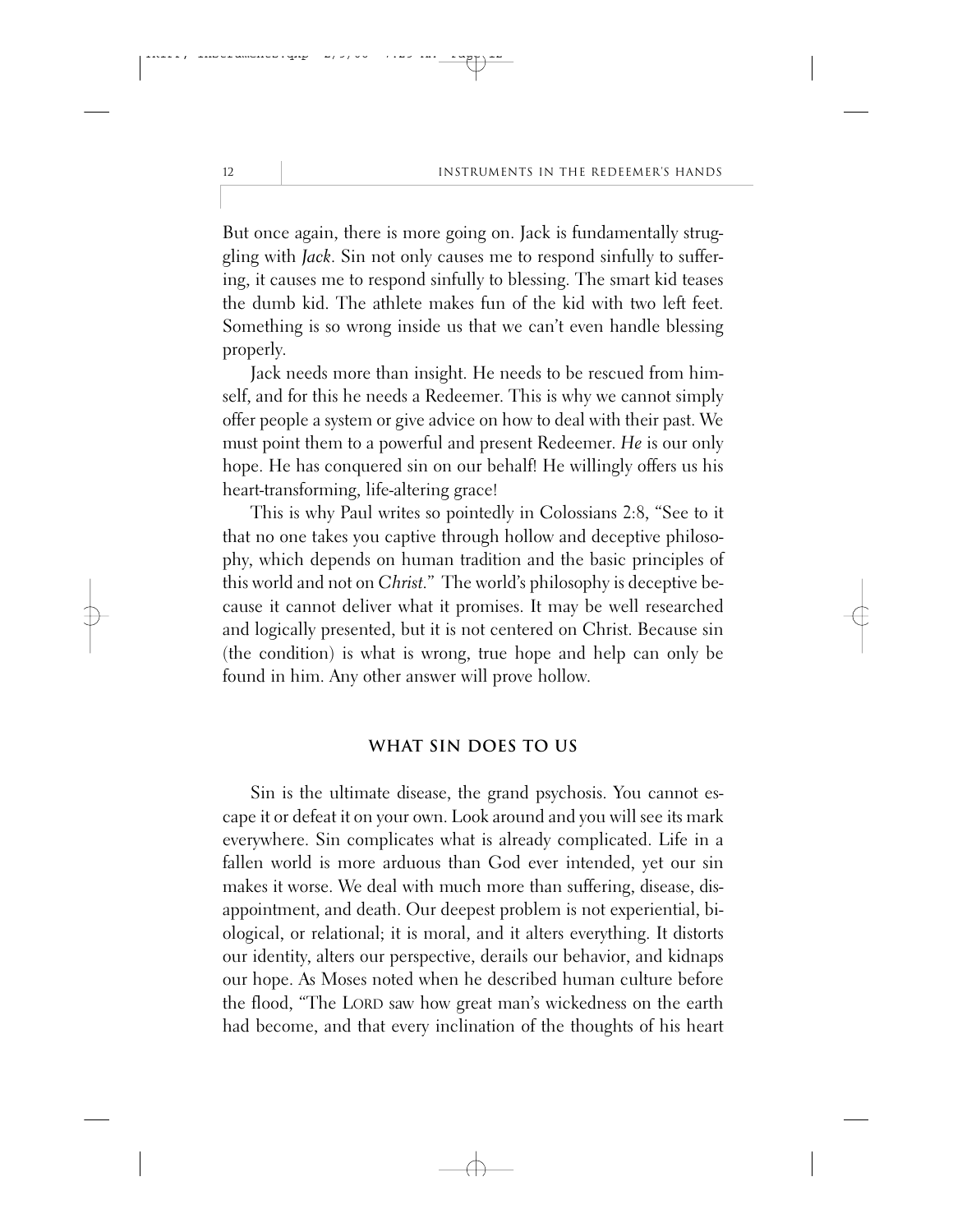TRIPP, THE CHANGE CAPTER 2/9/06 7:29 THE PAGE 13

was only evil all the time" (Gen. 6:5). This is what sin does to us. It is the ultimate disease!

Our first child was an incredibly active baby. He spent his days grabbing, clinging, and climbing on my wife, Luella, as if she were the ultimate jungle gym. Then, at eight-and-a-half months, this little boy took his first steps. Before long he was moving through our house with amazing speed. I remember thinking that it did not seem natural. He wasn't supposed to be walking, but he was!

When a baby begins to walk, he needs protection from a whole new set of household perils. One way to protect your child is to get down on your knees, look him in the face, and warn him about specific dangers. You take him around the house, pointing out the things to be avoided. It seemed like a huge waste of time at his age, but I went ahead and warned my little boy about the electrical sockets in every room. I told him, "Don't touch them, and don't ever stick anything in them. It could kill you!" He looked at me with a blank stare, while one finger fidgeted with his t-shirt and the other traveled halfway up his nose. I asked him if he understood, he nodded his little head unconvincingly, and off he stumbled to his next toddler adventure. I was sure I had accomplished nothing.

A couple of afternoons later, I was reading in the living room when out of the corner of my eye I saw our baby peeking at me. He glanced at me and then at the wall, then back at me, repeating the cycle several times. When he thought I was sufficiently distracted, he made a beeline for the wall socket. But just before he gave it that first exhilarating touch, he did something that left me amazed. He stopped, looked back to see if I was watching, and then reached for the socket as I leaped to his rescue.

That final glance demonstrated that he *had* understood my toddler-sized lecture, that he knew he was acting against my will, that he was trying to hide his rebellion, and that he was inexplicably drawn to what had been clearly forbidden. At least three of sin's devastating elements are clearly displayed in this little vignette.

The first thing sin produces is *rebellion*. This is more than breaking a few rules; it is a fundamental flaw in my character. It is not something I learn; I was born with it.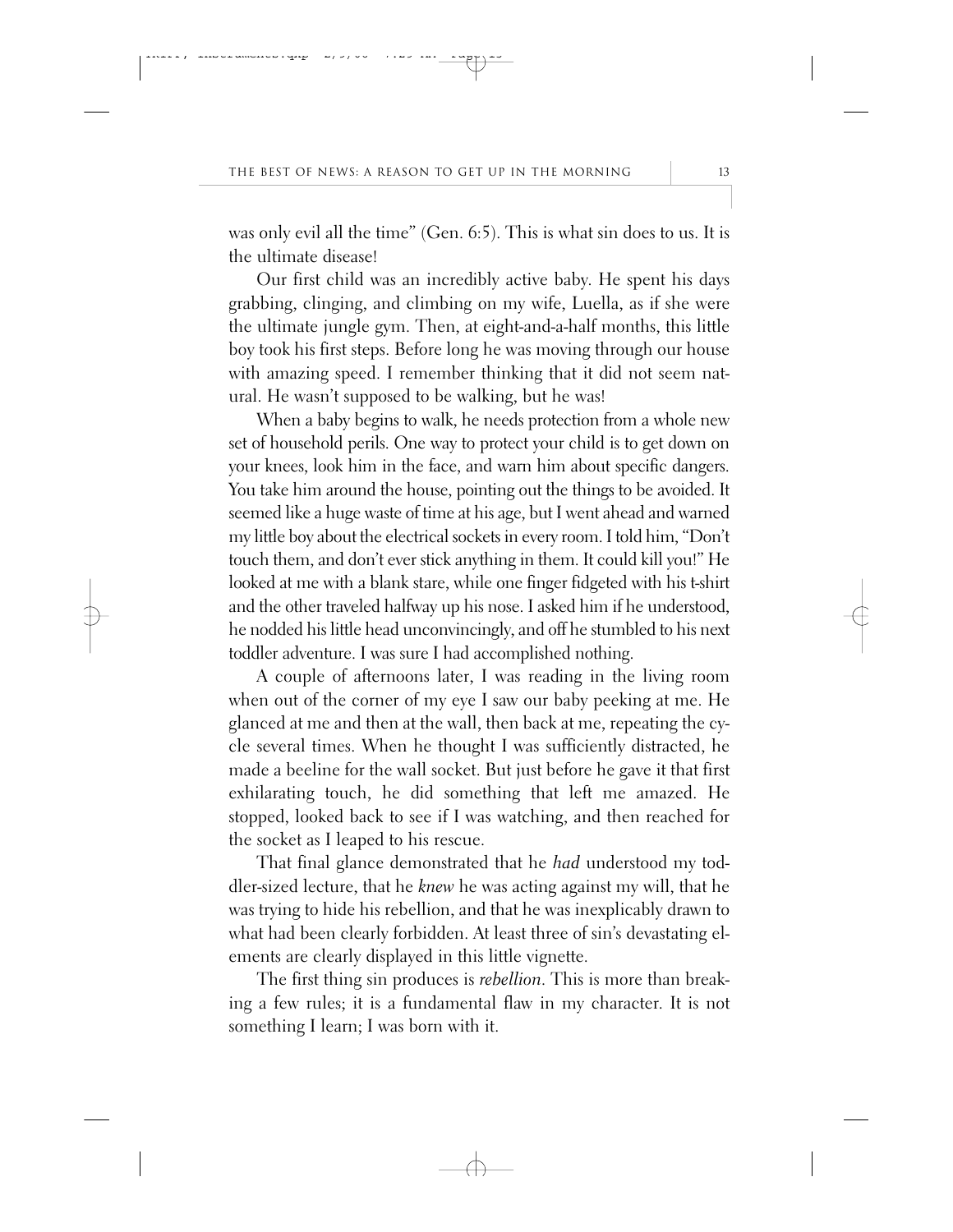I did not have to teach my little boy to desire what was prohibited, to look for an opportunity to skirt around authority, and to reach for the "forbidden fruit." I do the same thing myself, and so do you. Whether it's parking in the no parking zone, fudging on income taxes, running away from Mommy in the toy store, refusing to submit to the counsel of an elder, or indulging in secret lust, rebellion is present in each one of us.

Rebellion is the inborn tendency to give in to the lies of autonomy, self-sufficiency, and self-focus. It results in a habitual violation of God-given boundaries. Autonomy says, "I have the right to do what I want when I want to do it." Self-sufficiency says, "I have everything I need in myself, so I don't need to depend on or submit to anyone." Self-focus says, "I am the center of my world. It is right to live for myself and to do only what brings me happiness." These are the lies of the Garden, the same lies Satan has whispered in generation after generation of willing ears. They deny our basic makeup as human beings. We were not created to be autonomous. We were designed to be in daily submission to God and to live for his glory. Living outside this design will never work.

This rebel spirit affects the way we approach difficulty and blessing. Independence, self-sufficiency, and self-absorption lead us to think of ourselves first and to climb over the fences between ourselves and our desires. We want control and hate being controlled. We want to make up the rules and change them whenever it suits us. Essentially we want to be God, ruling our worlds according to our own will. No matter what else we are rebelling against, our rebellion is ultimately directed at God. We refuse to recognize his authority, robbing him of his glory and usurping his right to rule.

Sin also produces foolishness in us. Foolishness believes that there is no perspective, insight, theory, or "truth" more reliable than our own. It buys into the lie that we know better. It causes us to distort reality and live in worlds of our own making. It is as if we look at life through a carnival mirror, convinced that we see clearly.

My little boy had been warned of danger, but in his foolishness he thought he knew better. Foolishness controls the man who is open to

TRIPP, THE CHANGE CHANGE 2/9/06 7:29 THE PAGE 14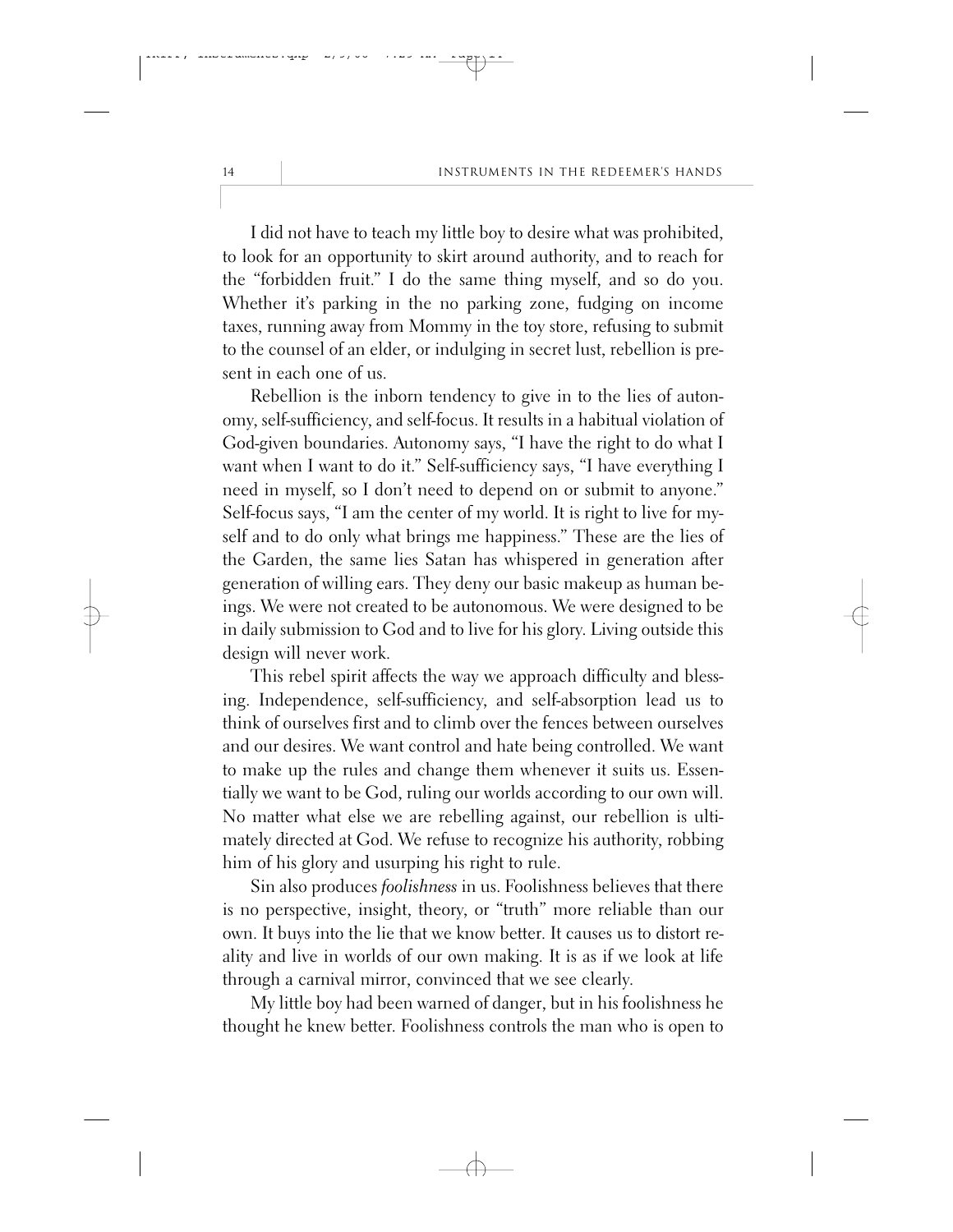TRIPP, THE CHANGE CAPTER 2/9/06 7:29 THE PAGE 15

no one's counsel and the person who sees little need to study God's Word. This foolishness distorts our sense of identity, destroys relationships, retards growth, and derails change.

Foolishness convinces us that we are okay, and that our rebellious, irrational choices are right and best. Foolishness is a rejection of our basic nature as human beings. We were never created to be our own source of wisdom. We were designed to be revelation receivers, dependent on the truths God would teach us, and applying those truths to our lives. We were created to base our interpretations, choices, and behavior on his wisdom. Living outside of this will never work.

When David says in Psalm 14:1, "The fool says in his heart, 'There is no God,' " he gets to the foundation of foolishness. Our foolishness is a rejection of God, an inborn desire to replace God's wisdom with our own. Beneath it all, we want to be our own gods, revealing to ourselves all the "truth" we need.

Finally, sin renders us incapable of doing what God has ordained us to do. This *inability* colors every situation and relationship of our lives. It is not just that I don't want to do God's will, or that I think my way is better, it's that even when I have the right intentions, I can't pull it off. I always fall short of God's standard.

Have you ever prepared yourself for a difficult conversation with a friend? You rehearse your lines and anticipate the other person's possible responses. You try to identify where the conversation could go wrong, and you prepare yourself not to say something you will regret. You don't want to "lose it" this time. But when you have the conversation, in the middle of it, something happens. The other person hurts you, the emotional temperature spikes, and you let him have it. In the aftermath, you can't believe it! You did exactly what you had decided not to do!

The apostle Paul powerfully captures this experience in Romans 7: "For what I do is not the good I want to do; no, the evil I do not want to do—this I keep on doing." Haven't you been there too? Paul continues, "So I find this law at work: When I want to do good, evil is right there with me. For in my inner being I delight in God's law; but I see another law at work in the members of my body, waging war